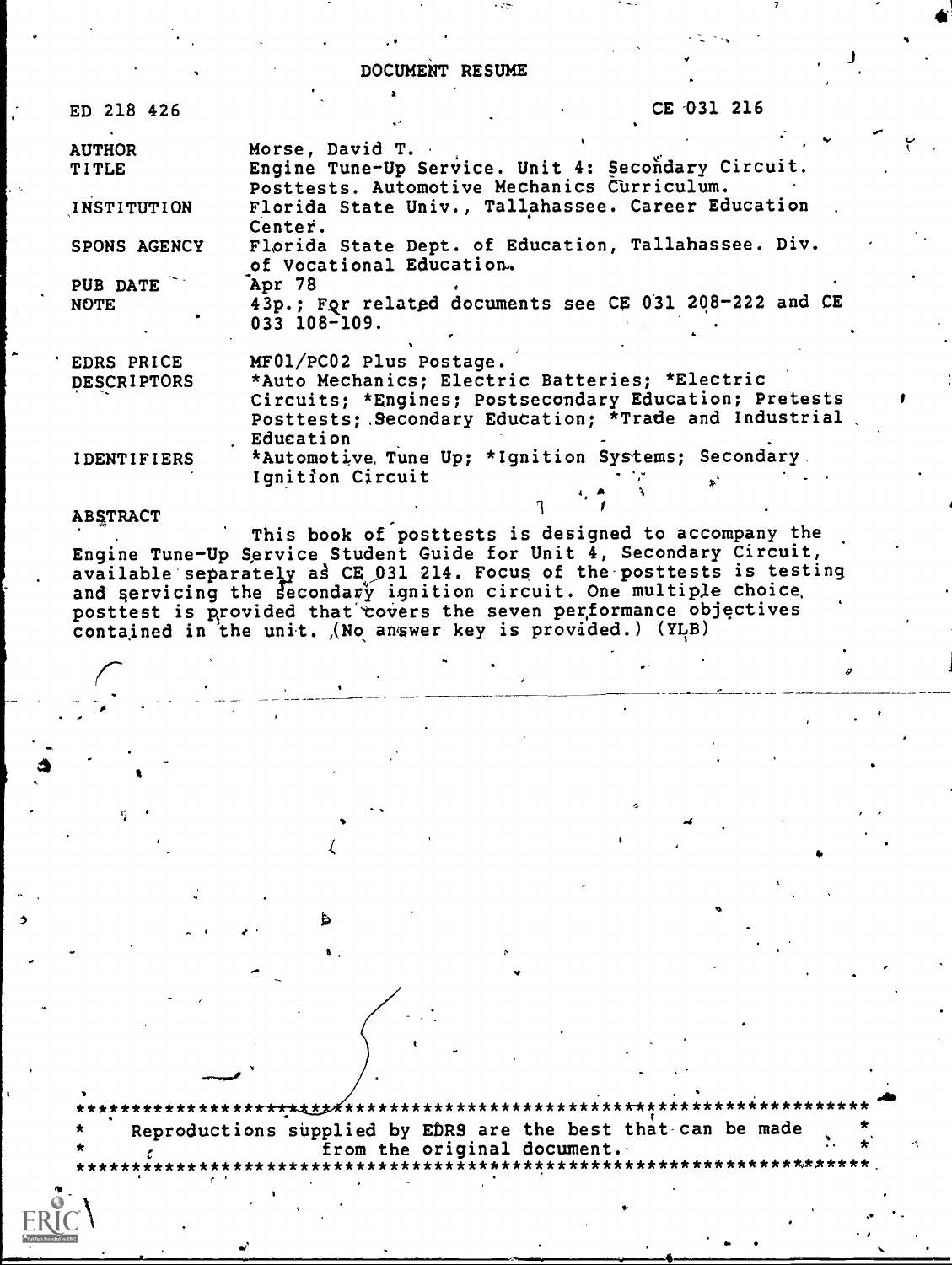# 18426 **ENGINE TUNE-UP SERVICE** ED2: Unit4:Secondary Circuit

**Posttests** 

Automotive Mechanics<br>Curriculum

**U.S. DEPARTMENT OF EDUCATION** NATIONAL INSTITUTE OF EDUCATION EDUCATIONAL RESOURCES INFORMATION CENTER (ERIC)

 $\mathcal{L}$ 

document has been reproduced as eceived from the person or organization originating it. Minor changes have been made to improvi reproduction quality

Points of year or opinions stated in this docu ment do riot necessarily represent official NIE pasition or bolicy

**PERMISSION TO REPRODUCE THIS** MATERIAL HAS BEEN GRANTED BY

David McOuat

TO THE EDUCATIONAL RESOURCES INFORMATION CENTER (ERIC) "



**CE 031216** 

State of Florida **DEPARTMENT OF EDUCATION** Ralph D. Turlington, Commissioner of Education Tallahassee, Florida-

An equal opportunity employer . Division of Vocational Education . April 1978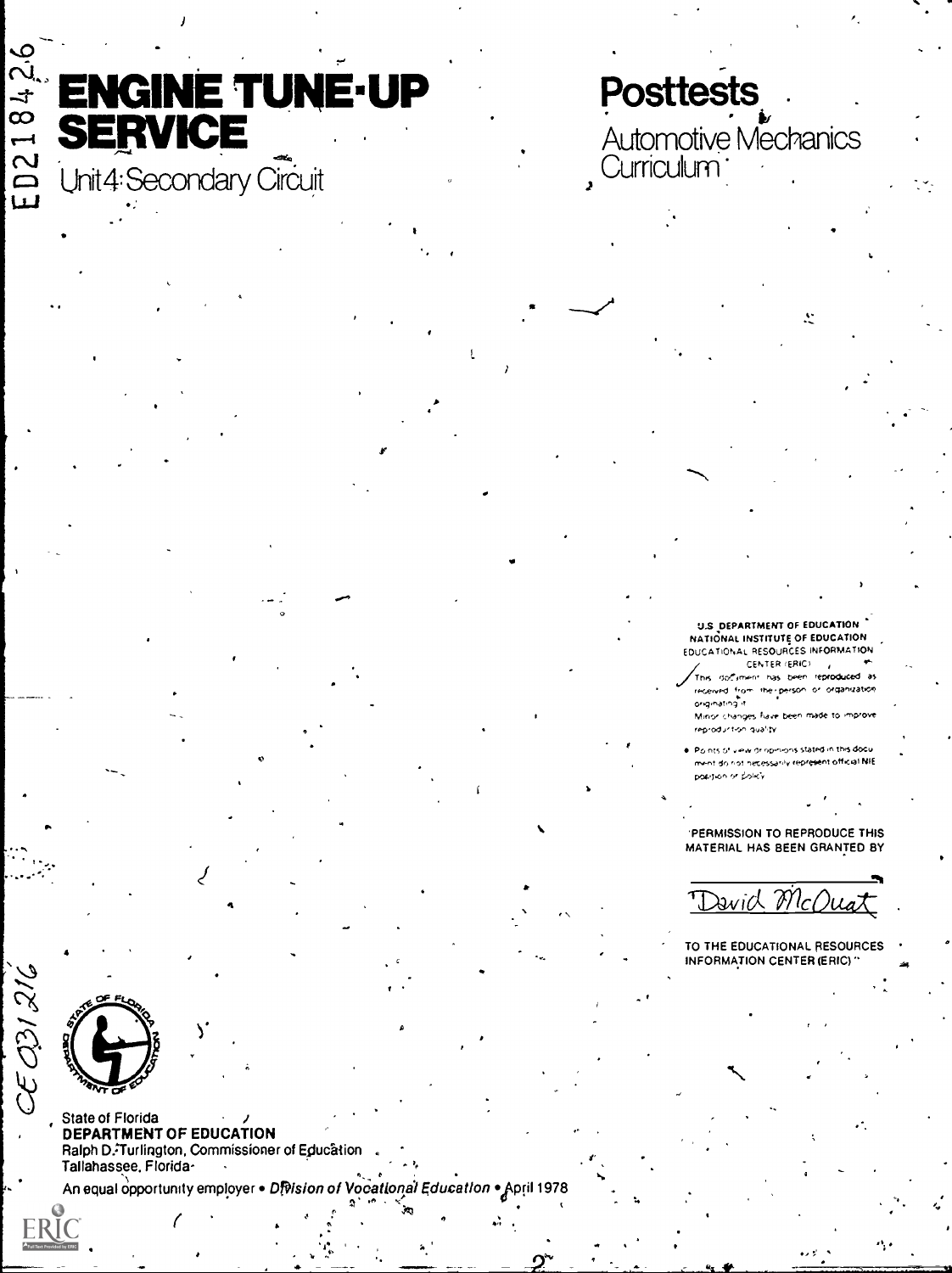Test Development: David T. Morse Content Review: E. Miles Bacon, Theodore R. May Editing<br>
Marie Foster<br>
Graphic Design: John S. Matlock Copyright. Marsha T. Paddock Published by: Career Education Center, Florida State University

 $\boldsymbol{\beta}$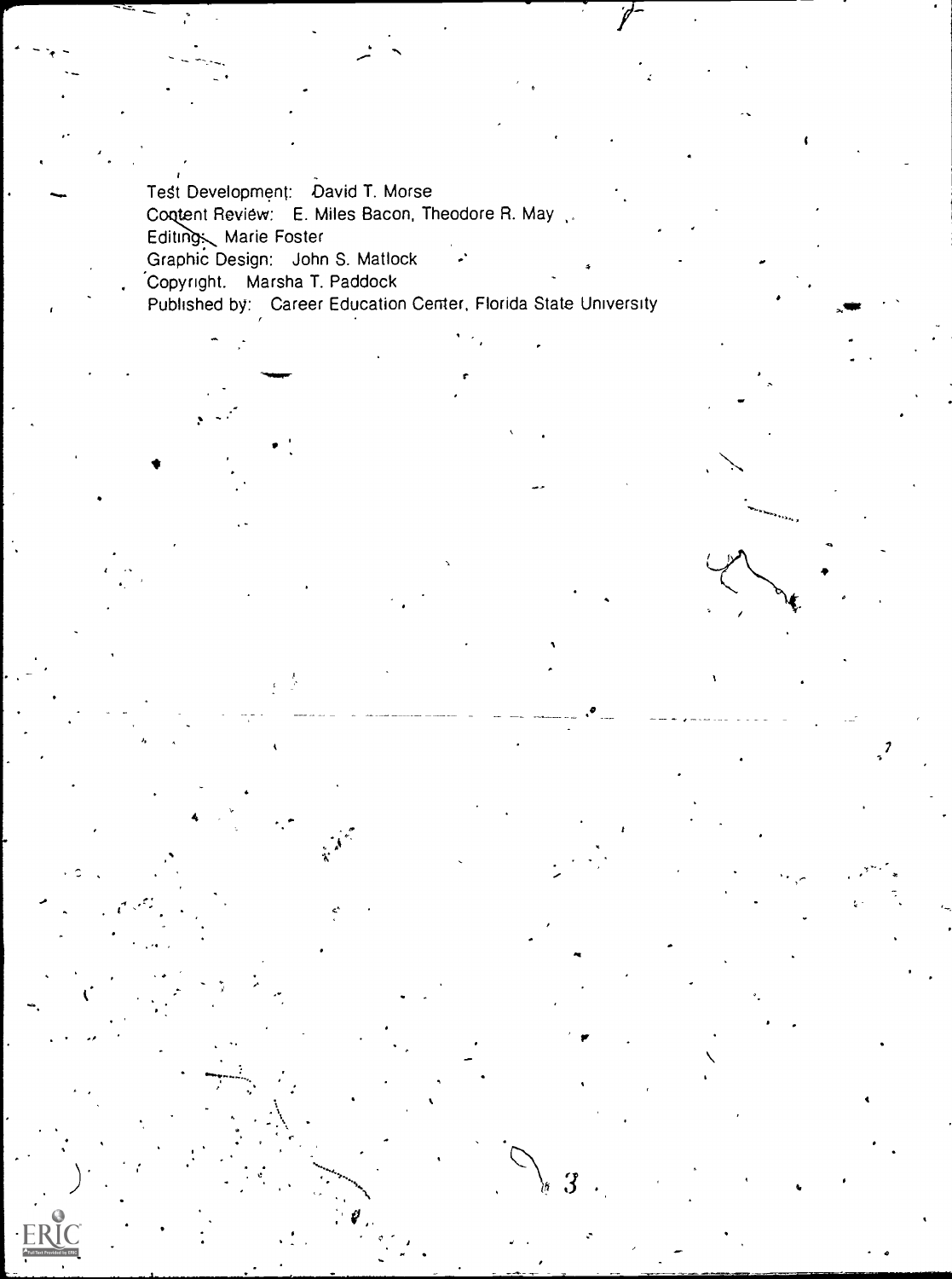# <sup>4</sup> POSTTEST

# UNIT 4

 $\mathcal{I}$ 

Directions: Read the first question below carefully. After selecting your answer, record the answers on your answer sheet in the space provided.

 $\bullet$  contracts to  $\bullet$ 

Next, turn to the question listed in parentheses at the end of your answer For example, if your choice says, "(go to #14)," you would answer question 14 next.

Each time you answer a question, be,sure to write down on your answer sheet both-the question number and your answer. Continue working through the test until you reach the end

You will be jumping from question to question, and will not have to answer more than 30 questions.

. .

.1

I.

DO NOT MARK ON THIS TEST.

 $\mathbf{I}$  and  $\mathbf{I}$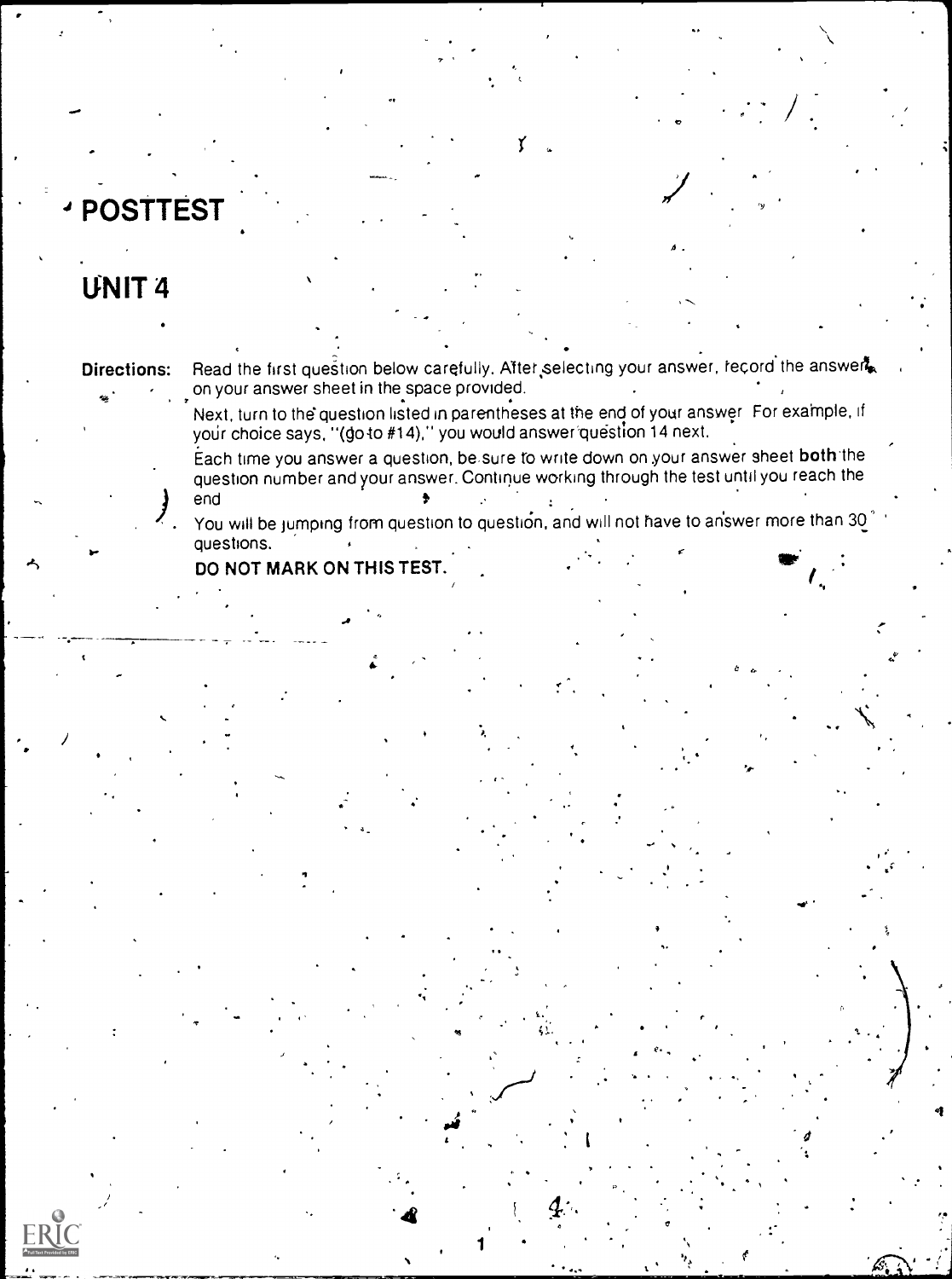40 20  $\epsilon_{\rm f}$ 6  $\ddot{\phantom{1}}$  $\bullet$  $\bullet$ ø 30  $15$ र्  $\bullet$ 20 10 10 5  $-$  1  $+$  $\chi$ . 0 0  $\frac{25}{50}$ 15 10 5<br>30 20 10  $\frac{35}{70}$   $\begin{array}{c} 30 \\ 60 \end{array}$ 30 25( 20 15 10<br>60 50 40 30 20 45<br>90 5 8C YL 60 30 20 10 4C YL 90 MD 70  $\mathbf 0$ 1 P I I,  $\mathbf{I}$   $\cdot$ 1 20 15 5 6 CYL §0, 55 50. 35 30 25 50、 45 40 35<br><sub>}</sub>, You would now: ... a. Replace spark plug #2 (go to #64)<br>b. Replace spark plug #8 (go to #75) Replace spark plug #8 (go to #75) , c., Replace spark plug wire #2 (go to #102).<br>d. Replace spark plug wire #8 (go to #3) Replace spark plug wire  $#8$  (go to  $#3$ )  $\cdot$ e. Check distributor cap and rotor (go to  $#40$ )<br>f. Check manufacturer's procedures for mak Check,manufacturer's procedures for making a "snap load" test (go to #61) 5. Next you should: a. Check the secondary whing (go to  $#82$ ). b. Check contact point dwell  $(do \text{ to } #76)$ <br>' c. Perform a spark plug firing voltage tes<br>d. Check the condition of the spark plugs Perform a spark plug firing voltage test (go to #100) Check the condition of the spark plugs (go' to  $#97$ ) e.  $\cdot$  Perform a snap load test (go to #61)

.

8

, I is a set of  $\mathcal{H}$  is a set of  $\mathcal{H}$ 

4. ' The following display pattern is shown on the engine analyzer:

 $\blacksquare$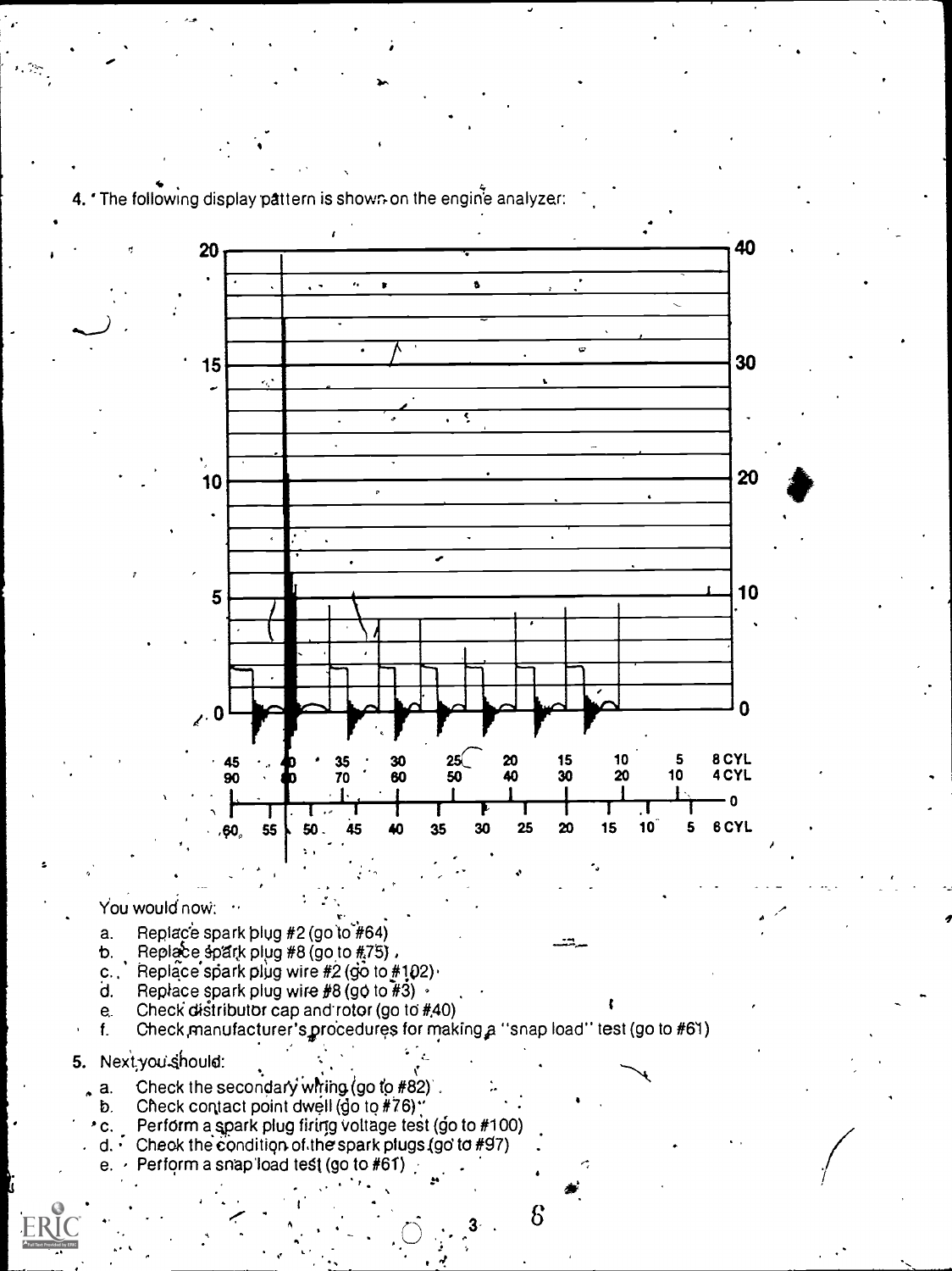- 6. Before attaching the cylinder leakage air hose to any cylinder, you must first make sure that the  $p$  piston in that  $c$  diffunder is at:
	- a. BDC (go to #104)
	- $\cdot$  b. TDC (go to  $\#104$ )
	- c. 7  $1/2^{\circ}$  BTDC (go to  $\#6\frac{2}{3}$ )
- 7. Which of the following checks on engine performance would you first make with the oscilloscope?
	- a. Snap load test (go to #38)
	- b. Secondary ignition circuit resistance test (go to #32)
	- c. Available coil voltage test (go to #79)
	- $\ddot{\phantom{a}}$ . Secondary circuit insulation test (go to #13)
		- e Sparkplug firing voltage test (go to #100)
- 8. You are tightening the spark plugs with a torque wrench that is 18 inches (1 1/2 feet) in length. The manufacture specifies torque of 30 ft-lbs. for the spark plugs. Therefore, you would tighten the spark plags until the torque, gauge reads:

 $\sim$ 

Andrew Controller

 $\mathcal{N}$ . The set of  $\mathcal{N}$ 

:7,

 $\mathcal{H} \subset \mathbb{R}^{n \times n}$ 

- $\mathbf{\hat{a}}. \quad$  15 ft-lbs. (go to #2)
	- b. 20 ft-lbs. (go to #2)
	- c.  $30$  ft-lbs. (go to  $#2$ )
	- d. 45 ft-lbs. (go to #22)
- 9. Specific gravity readings are: 1.260, 1.260, 1.260, 1.260, 1.250, 1.260. You would next.
	- a Replace the battery (go to  $#75$ )
	- b. Charge the battery (go to #40)
	- c. Hook up the engine analyzer (go to  $#20$ )
	- d. Visually inspect the engine compartment (go to #33)
	- e. Crank the engine (go to  $#29$ )
	- f Check the secondary wiring (go to #82)
- 10. The engine hesitates, then accelerates as you snap the throttle. High RPM operation is also rough.<br>You would now:
	- a. Check the secondary wiring (go to  $#82$ )
	- b. Hook up the engine analyzer (go to  $#20$ )
	- c. Che'ck the contact point dwell (go to #76)
	- d. Visually inspect the engine compartment (go to  $#33$ )
	- Perform a cylinder power balance test (go to #74)
- 11. The contact point gap measures 020". Specifications for this vehicle are 016-.021<sup>\*</sup> Therefore, you would now:
	- a. Increase the point gap (goto #1d9)
	- b. Decrease the point gap (go to #23)
	- c. Check point dwell (go to #76)
	- d. Inspect the secondary wiring (go to #82)
	- 'e Hook up the engine analyzef (go to #20)
	- f. Visually inspect the entire engine compartment (go to #33)
- 12. The engine starts normally, but runs rough at low and high idle. Next you would.
	- a. Perform a cylinder power balance test (go to  $#107$ )
	- b. Perform a cdmpression test (go to #18)
	- c. Remove spark plugs and check conditions (go to  $#73$ )
	- d. Check distributor cap and rotor (go to  $#17$ )
	- e. Check ignition spark timing (go to #65)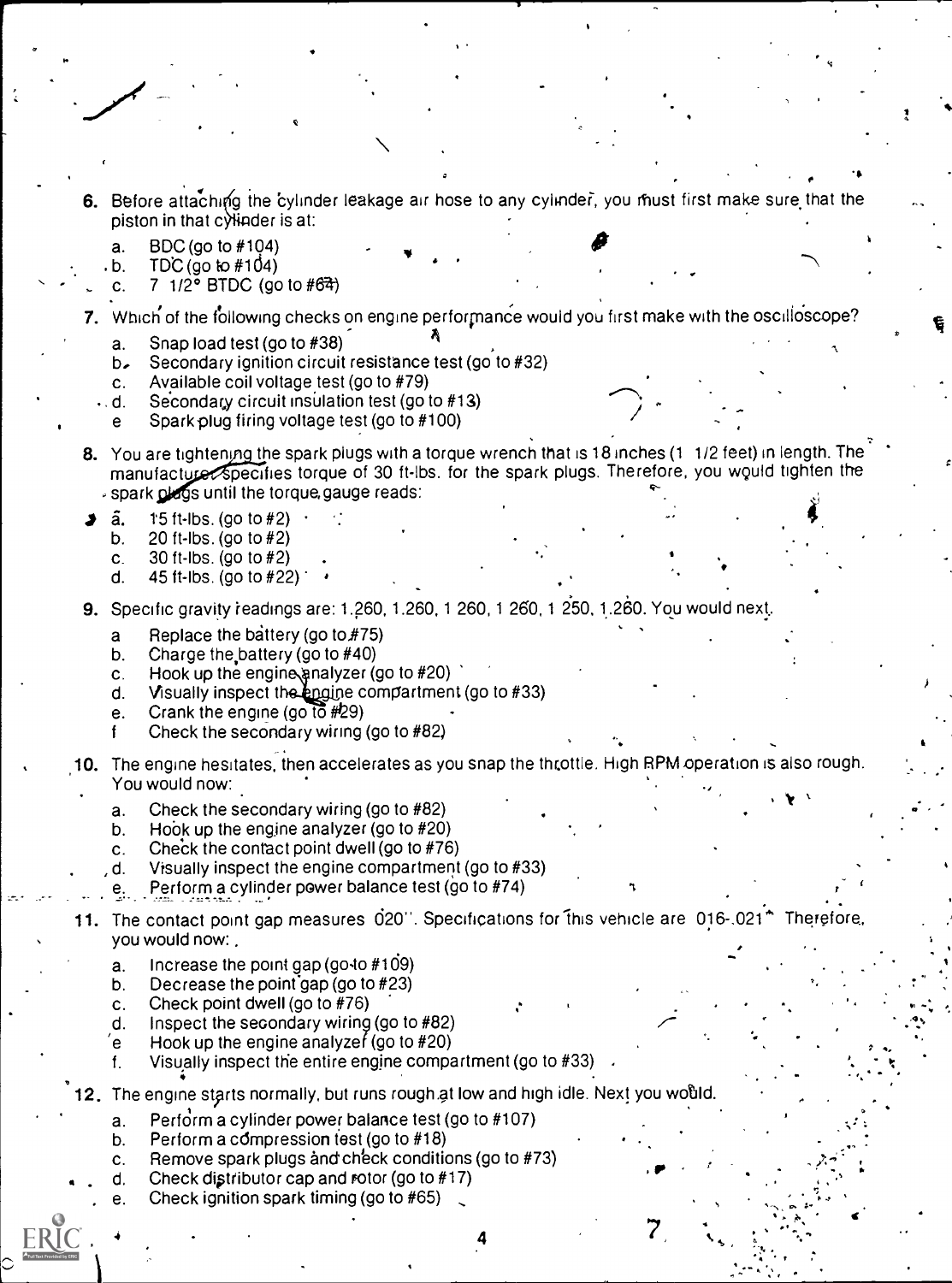- 13. In order to perform a secondary circuit insulation test, you must:
	- a. ' Remove a spark plug wire (go to  $#81$ )
	- b. Remove and ground a spark plug wire (go to  $\#37$ )
	- c. Remove the distributor cap (go to #42)
	- d. Remove the coil secondary lead from the distributor cap (go to  $#55$ )
- 14. The distributor-to-coil secondary lead is 8 inches in length, and has a measured resistance of 4,000 ohms. Manufacturer gives no specifications in the technical service manual. You would now:
	- a. Replace the wire with a new one (go to #64)
	- b. Test the condenser capacity (go to  $#102$ )
	- c. Replace the coil (go to  $#40$ )
	- d Reinstall the wire and check the condition of the contact points (go to  $#66$ )
	- $e$ : Reinstall the wire and check the condition of the spark plugs (go to #73)
- 15. After examining the spark plugs, you ,decide to replace them with new ones. Next you would check:
	- a. Cylinder<sup> $\ell$ </sup>leakage (go to  $\#21$ )
	- b. Cylinder power balance (go. to #107)
	- Cylinder compression (go to #110) Ċ
	- d. Nothing: the car should be ready to go (go to #3)
	- e. Spark timing (go to #102)

16. The following display pattern is shown on the engine analyzer, with the 20KV scale selected



# You would next:  $\qquad \qquad \bullet \qquad \qquad$

T.

- a. Replace the spark plug of the  $#2$  cylinder (go to  $#75$ )
- b.' Replace the spark plug wire of the  $#2$  cylinder (go to  $#3$ )
- c. Repeat test on #6 cylinder (go to #102)
- d. Repeat test on #4 cylinder (go to #68)
- e. Repeat test on #7 cylinder (go to #41) $\leftrightarrow$

 $-7$  5 0

0.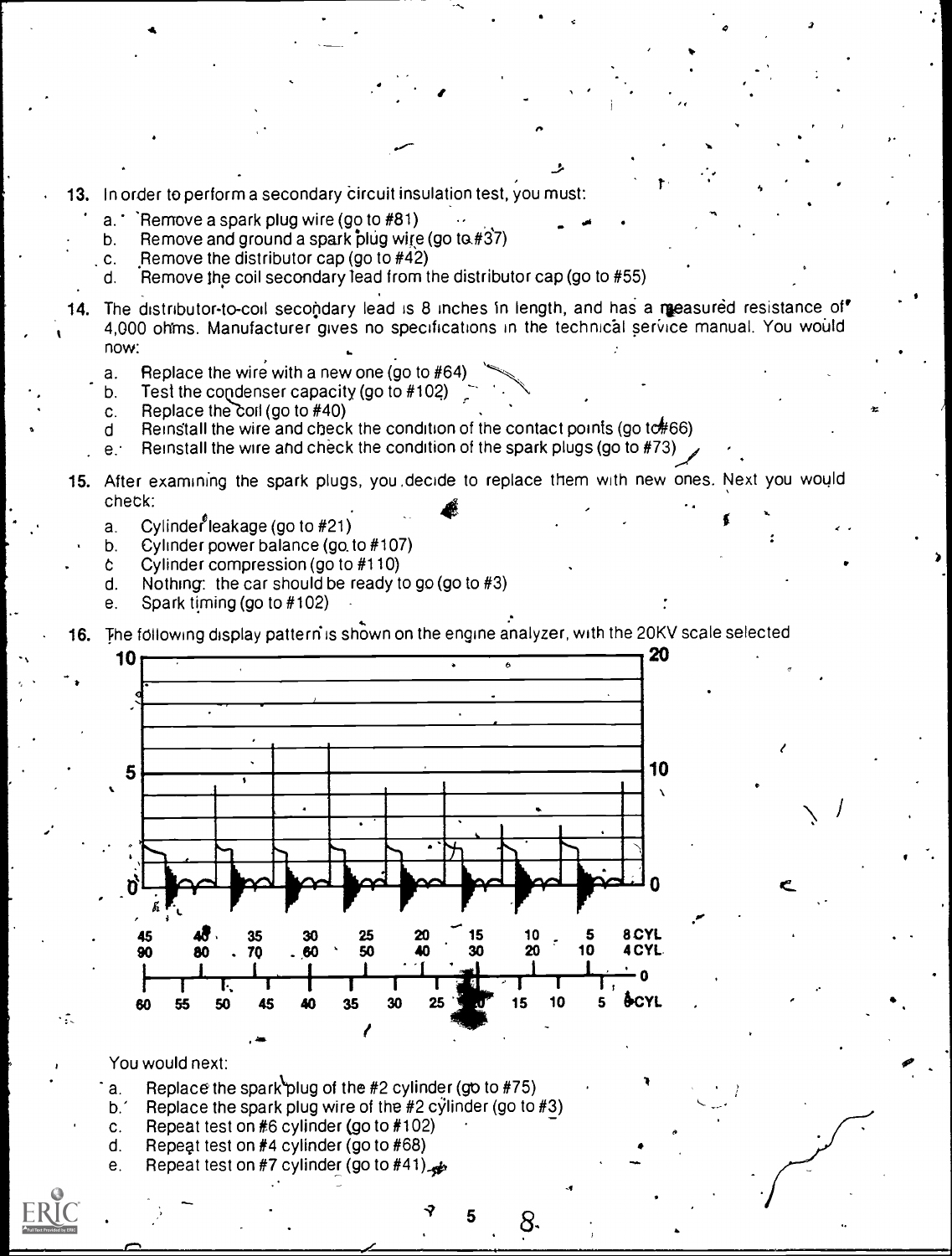- 13. In order to perform a secondary circuit insulation test, you must:
	-

4

- a. ' Remove a spark plug wire (go to  $#81$ )<br>b. Remove and ground a spark plug wire Remove and ground a spark plug wire (go to  $#37$ )
- c. Remove the distributor cap (go to #42)
- d. Remove the coil secondary lead from the distributor cap (go to #55)
- 14. The distributor-to-coil secondary lead is 8 inches in length, and has a reeasured resistance of 4,000 ohms. Manufacturer gives no specifications in the technical service manual. You would now:

2

e

- a. Replace the wire with a new one (go to #64)
- b. Test the condenser capacity (go to  $#102$ )
- c. Replace the coil (go to  $#40$ )
- d Reinstall the wire and check the condition of the contact points (go to  $#66$ )
- e Reinstall the wire and check the condition of the spark plugs (go to  $#73$ )
- 15. After examining the spark plugs, you decide to replace them with new ones. Next you would cheek:
	- a. Cylinder<sup>6</sup>leakage (go to  $#21$ )
	- b. Cylinder power balance (go. to #107)
	- $\text{c.}$  Cylinder compression (go to  $\text{\#110}$ )
	- d. Nothing: the car should be ready to go (go to #3)
	- e. Spark timing (go to #102)

16. The following display pattern is shown on the engine analyzer, with the 20KV scale selected



### You would next:

١Ť.

- a. Replace the spark plug of the #2 cylinder (go to  $#75$ )
- b.' Replace the spark plug wire of the  $#2$  cylinder (go to  $#3$ )
- c. Repeat test on #6 cylinder (go to #102)
- d. Repeat test on #4 cylinder (go to #68)
- e. Repeat test on #7 cylinder (go to #41) $\leftrightarrow$

 $\sqrt{7}$  5 0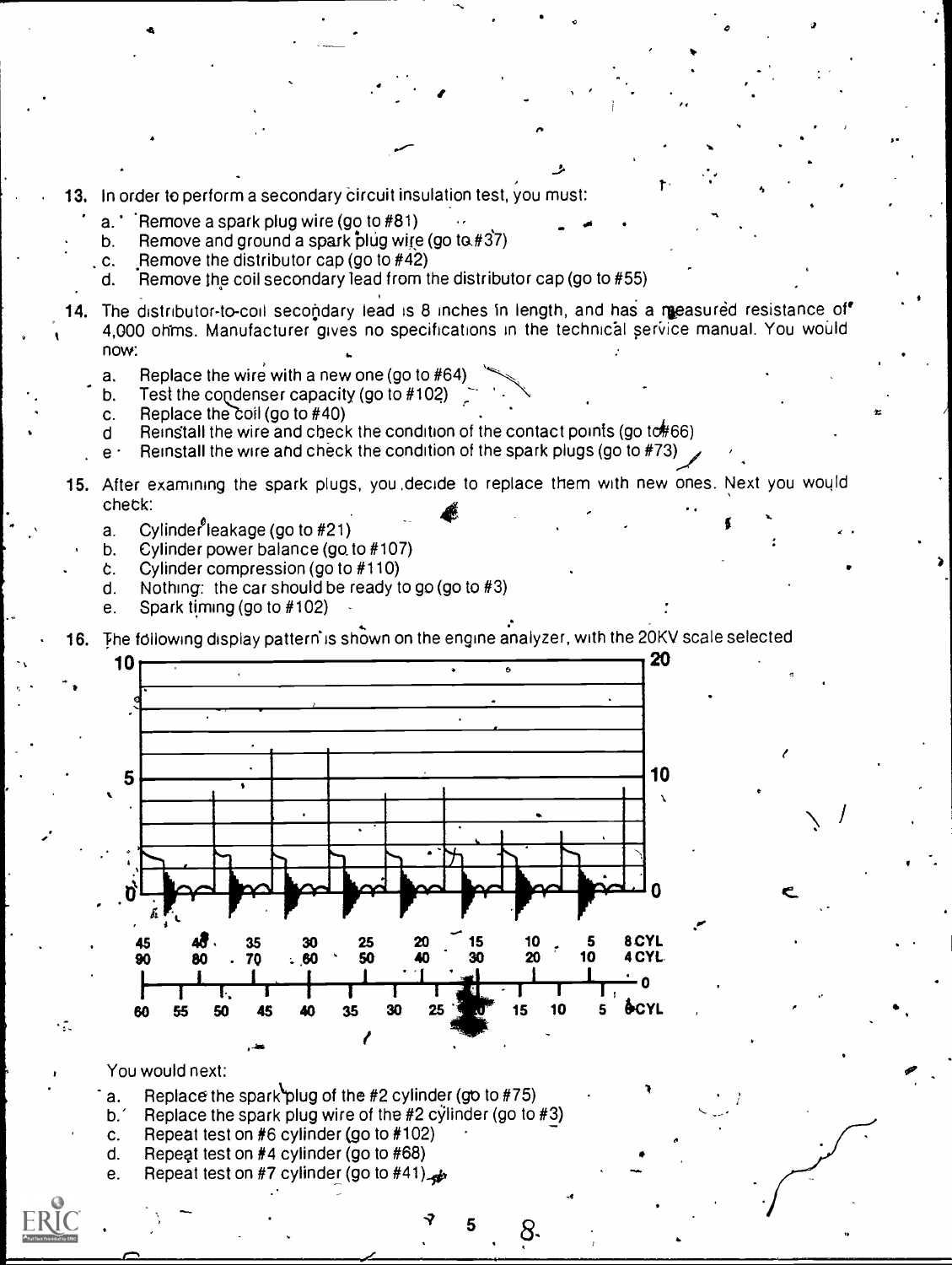- 17. The distributor cap and rotor are in fair condition. There are no cracks in the cap, and terminals  $\ddot{\,}$ are not excessively worn. You would now: . .
	-

if

- 
- a.=---.Check cylinder compression (go to #110) . . .. b. Perform a cylinder leakage lest (go to #47) . a. ,
- $\cdot$  Tell the customer that his/her car is ready to go (go to #102)
- $\begin{array}{ccc}\n\mathbf{c}_1 & \mathbf{P} \text{erform a cylinder power balance test (go to #10.7)} \\
\mathbf{c}_2 & \mathbf{C}_3 & \mathbf{C}_4 & \mathbf{C}_5 & \mathbf{C}_6 \\
\mathbf{d}_1 & \mathbf{f} & \mathbf{f} & \mathbf{c} & \mathbf{c}\n\end{array}$  $\mathcal{L}$  , and the set of the set of the set of the set of the set of the set of the set of the set of the set of the set of the set of the set of the set of the set of the set of the set of the set of the set of the set **18.** In order to perform the "wet" compression test procedure, you need to:  $\sim$ 
	- a Squirt-about two ounces of solvent-into a cylinder, and then take the compression reading (go<br>to #40) to #40)

.

 $\mathcal{L}_{\mathcal{F}}$ 

- b Squirt about two ounces of motor oil into a cylinder, and then take the compression reading.//<br>,(go to #83) (go to #83)
- c. Squirt about two ounces of gasoline into a cylinder, and then take the compression reading
- (go to #75) d. SquIft about two ounces of water into a. cylinder, and then take the compression reading (go to  $#64$ )
- 19. After properly hooking up the engine analyzer; you would next.

a p. c.

a.

- Short out all cylinders at one time, and note engine RPM change (go to #67)  $\sqrt{a}$ .
- b. Short out all cylinders at one time, and note spark timing  $\widehat{C}$  of  $\widehat{G}$  (go to  $\#75$ )
- c. Short out cylinders, one at a time, and note engine RPM increase (go to #67)<br>d. Short out cylinders, one at a time, and note engine RPM (go to #67)

ş

- Short out cylinders, one at a time, and note engine RPM (go to #67)
- 20. Which of the following hookup arrangements would you use for attaching the analyzer leads to the vehicle'?

CHROME PICKUP

**TRIGGER PICKUP** 

 $($ go to  $#7)$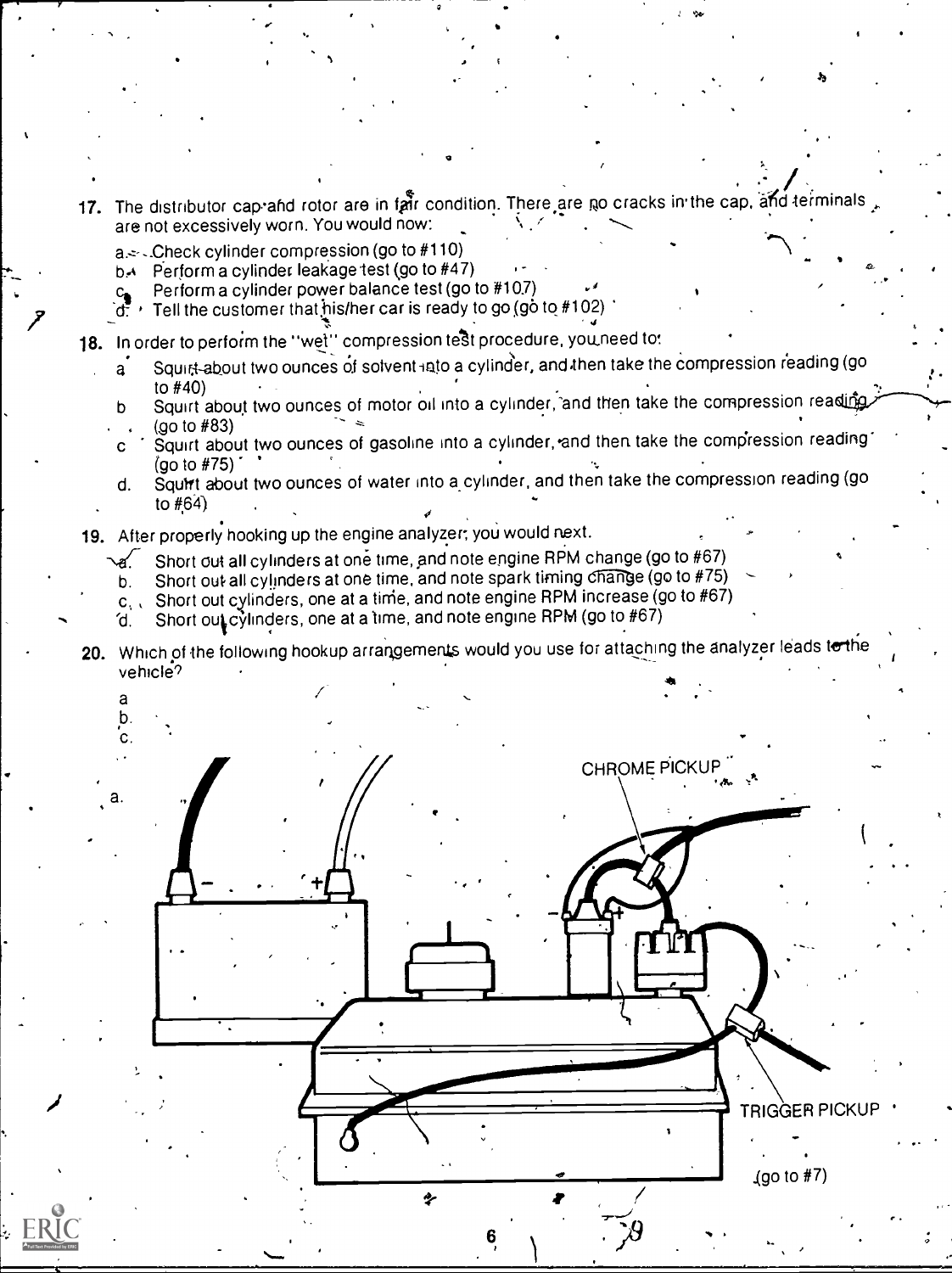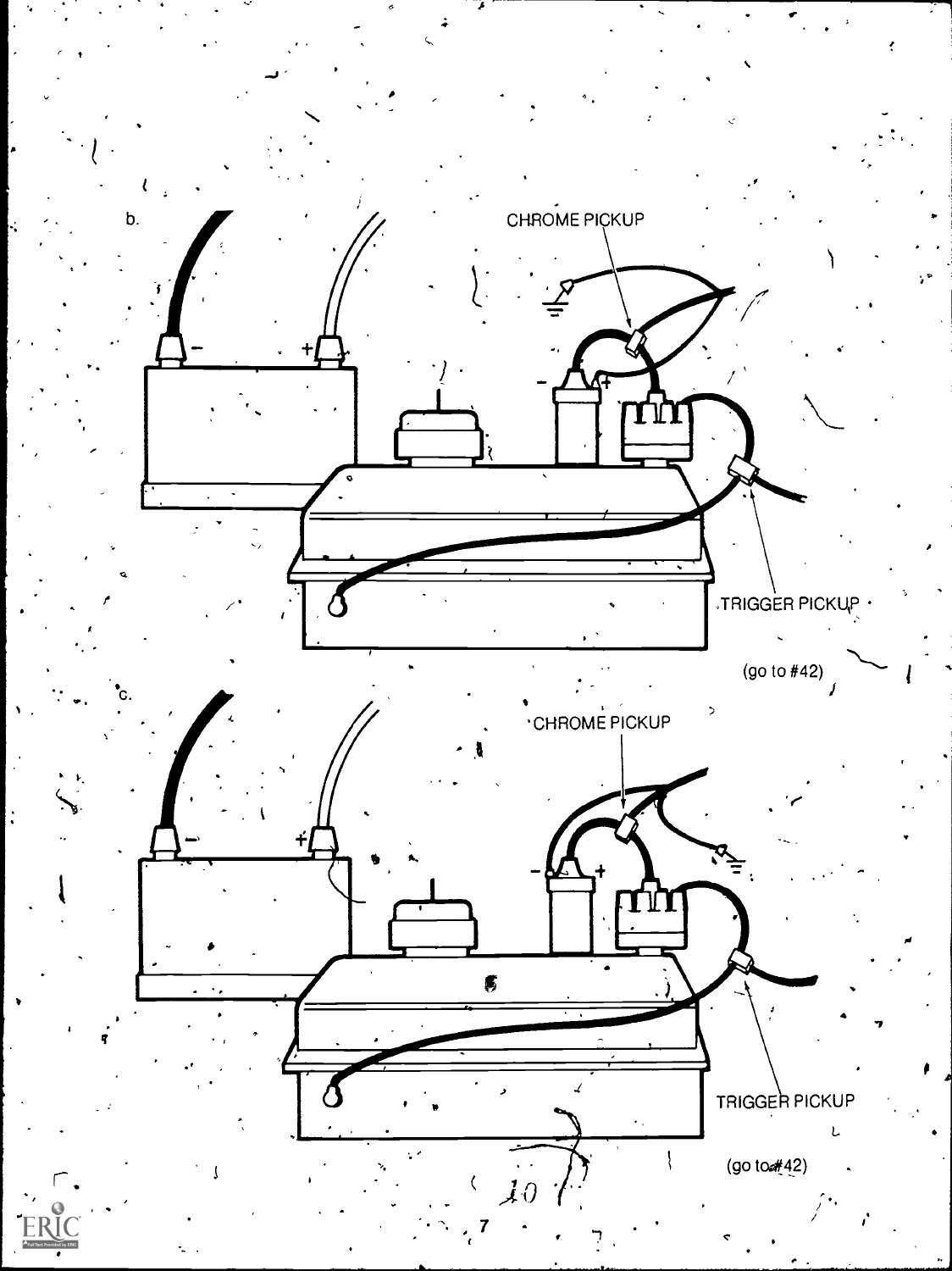21. The battery case is dirty, but there is little corrosion around terminals. Electrolyte levels are okay. Cable clamps are tight and cables look good. Next you would:

4

p

t and the state of the state of the state of the state of the state of the state of the state of the state of the state of the state of the state of the state of the state of the state of the state of the state of the stat

1.611161.11

t

11.

- a.  $\cdot$  Clean the battery (go to #101)
- b. Check battery capacity (go to  $#77$ )
- c. Check specific gravity (go to #9)
- d. Check for battery drain (go to#56)
- e. Crank the engine (go to #29)

f

1'

- f. Check cylinder compression (go to #39)
- g. Visually inspect the rest of the engine compartment (go to #33)<br>h. Hook up engine analyzer (go to #20)
- h. Hook up engine analyzer (go to #20)
- **22.** After installing the spark plugs, you should next:  $\theta$ 
	- a. Perform a secondary circuit insulation test (go to #115)
	- b. Check the secondary circuit wiring (go to  $#115$ )  $\cdots$
	- c. Check the contact point dwell (go to #115)
	- d. Perform a cylinder power balance test (go to #115)
	- e.  $\cdot$  Crank the engine (go to #115).

I

/".

- f. Check the distributor cap and rotor (go to  $#115$ )
- 23. Decreasing the ign/tion contact point gap also causes:
	- a. An increase in condenser energy capacity (go to #75)
	- b. A decrease in condenser energy capacity (go to #75) frace
	- c. An increase in ignition dwell angle (go to  $\#75$ )
	- d.' A decrease in ignition dwell angle (go to #75)
- 24. Spark plug wired to cylinders #3 and #4 are each 24 inches long. No specifications for resistance are given in the technical service manual. Wires are dirty, not oily, and appear to be tightly connected. Next you should: The
	- a. Check the distributor cap and rotor (go to  $#50$ )
	- b. Check compression in  $#6$  cylinder (go to  $#75$ )
	- c. Check ressstance of the two spark plug wires (go to  $#103$ )

 $\bullet$  and the set of  $\bullet$ 

 $J$  8  $\cdot$ 

d. Check the spark plugs in cylinder #3 and  $#4$  (go to  $#69$ )

 $\mathcal{P}$  and  $\mathcal{P}$ 

4..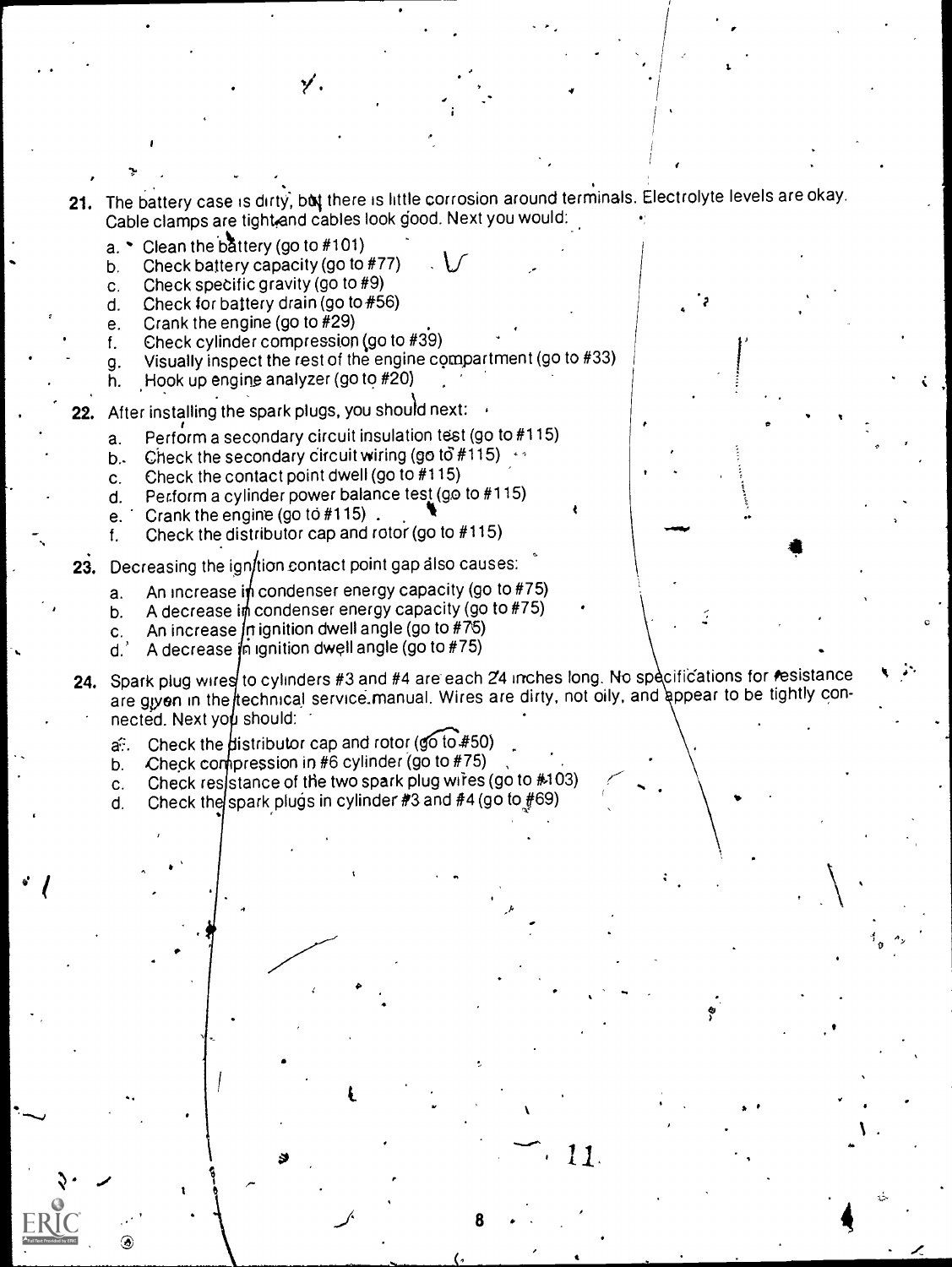25. No pattern is obtained on the engine analyzer. You should now:

- Check contact point dwell (go to #64) a.
- Check the scope manufacturer's directions for checking ignition system (go to #57) b.
- c. Replace all secondary circuit wiring (go to  $#75$ )
- Repeat test, using raster pattern (go to #40)  $d^{\dagger}$



26. Coil primary resistance is measured as less than 2 ohms, secondary resistance is measured as about 10,000 ohms. Specifications for this particular model are. (at 70-80°F) primary 1.6-1.79 ohms, secondary 9,400-11,700 ohms.

You would next:

- Perform a snap load test (go to #61) a.
- b. . Check contact point dwell (go to  $#76$ )
- Replace the coll (go to #5)  $\mathbf{c}$ .
- d. Check secondary circuit wiring (go to  $\frac{1}{4}$ 82)
- Check the condition of the spark plugs (go to #97) e.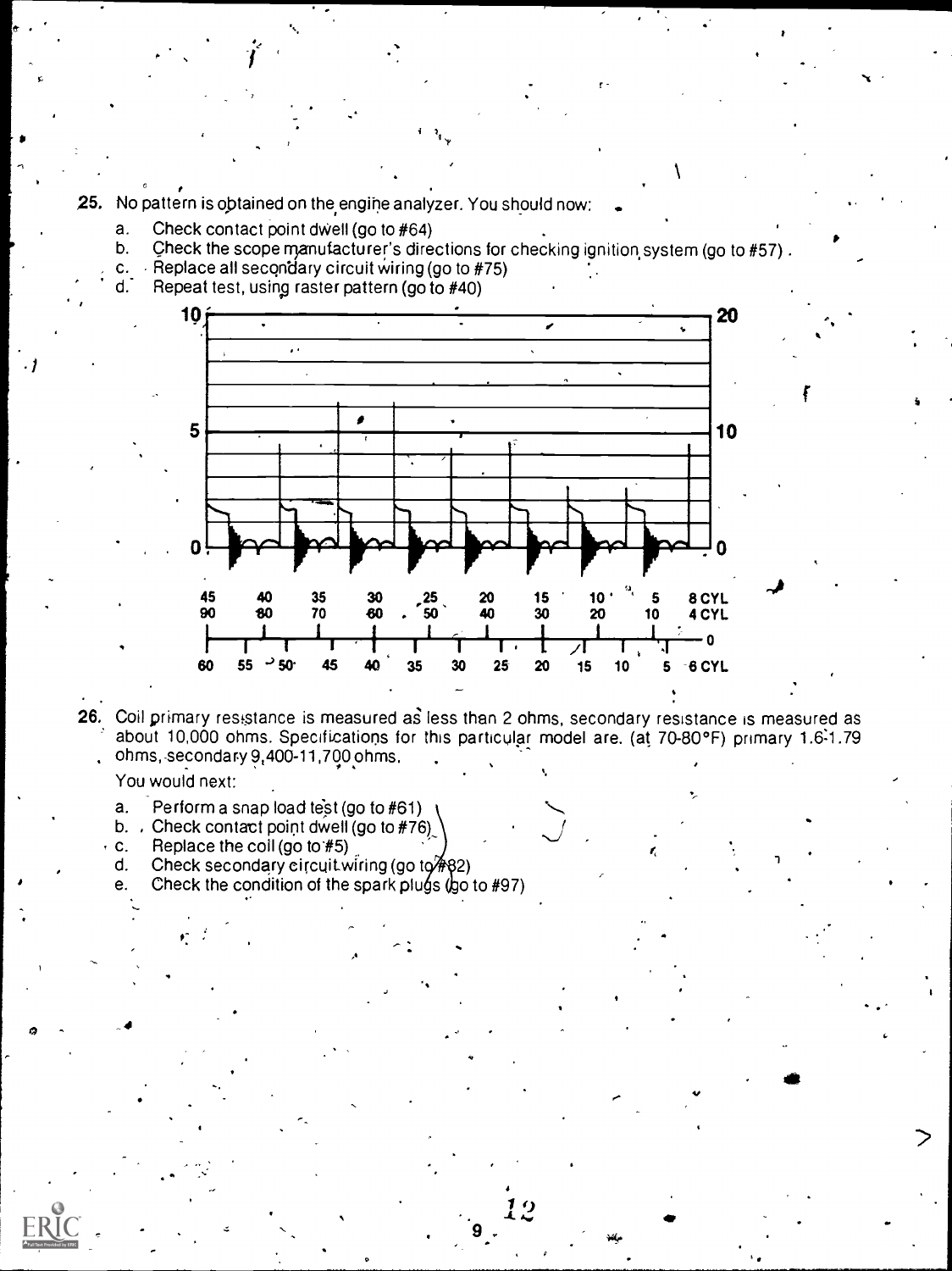

10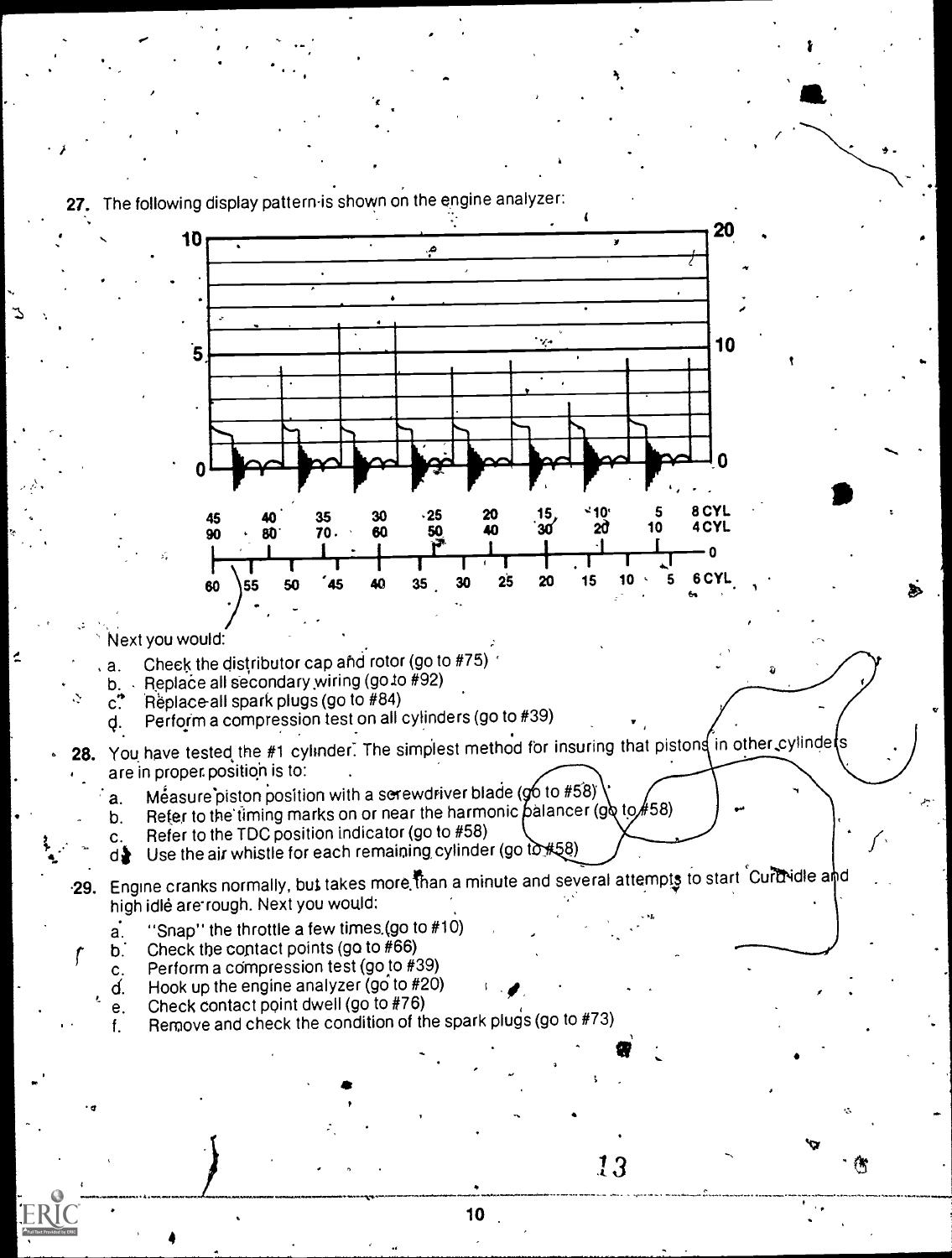<sup>1</sup><br>30. Coil is hooked up as shown below:



You would next:

r

- a. Reverse coil primary connections (go to #40)
- b. Check spark plug firing voltage (go to #100)
- c.  $\mathcal{L}_{\mathcal{A}_{\mathcal{B}}}\!$  (heck coil primary and secondary resistance (go to #26)
- d.  $\Gamma$  Check contact point dwell (go to #76)  $\Gamma$
- Heplace the coil (go to #5)

 $3.1$ .<sup>t</sup> Resistance of secondary wiring is as follows:

| <b>WIRE:</b>                         | #1 spark plug | $#2$ spark plug | #5 spark plug | #6 spàrk plug |  |
|--------------------------------------|---------------|-----------------|---------------|---------------|--|
| Length:<br>(in inches)               | 20            | 20              | $\sim$<br>28  | 28            |  |
| <b>RESISTANCE:  </b><br> (in ohms) _ | 000,          | 7,000           | 8,000         | 10,000        |  |

| WIRE:              | #7 spark plug  | #8 spark plug   | Coil-to-distributor cable |
|--------------------|----------------|-----------------|---------------------------|
| <b>LENGTH:</b>     | استرو<br>rak 1 |                 |                           |
| (in inches)        | 32             | 32<br>$\bullet$ |                           |
| <b>RESISTANCE:</b> |                |                 |                           |
| (in ohms)          | 9,000          | 10,000          | 4,000                     |

.

You would now:

a. $\degree$  Replace all secondary wiring (go to #113)<br>b. Reinstall all secondary wiring (go to #3)

.15. Reiristall all secondary wiring (go to #3)

- c. Replace spark plug wires *feading* to cylinders #8 and #4 (go to #113) d. Inspect the distributor cap and rotor (go to #75)
- 

11

 $\it 14$ 

فرادة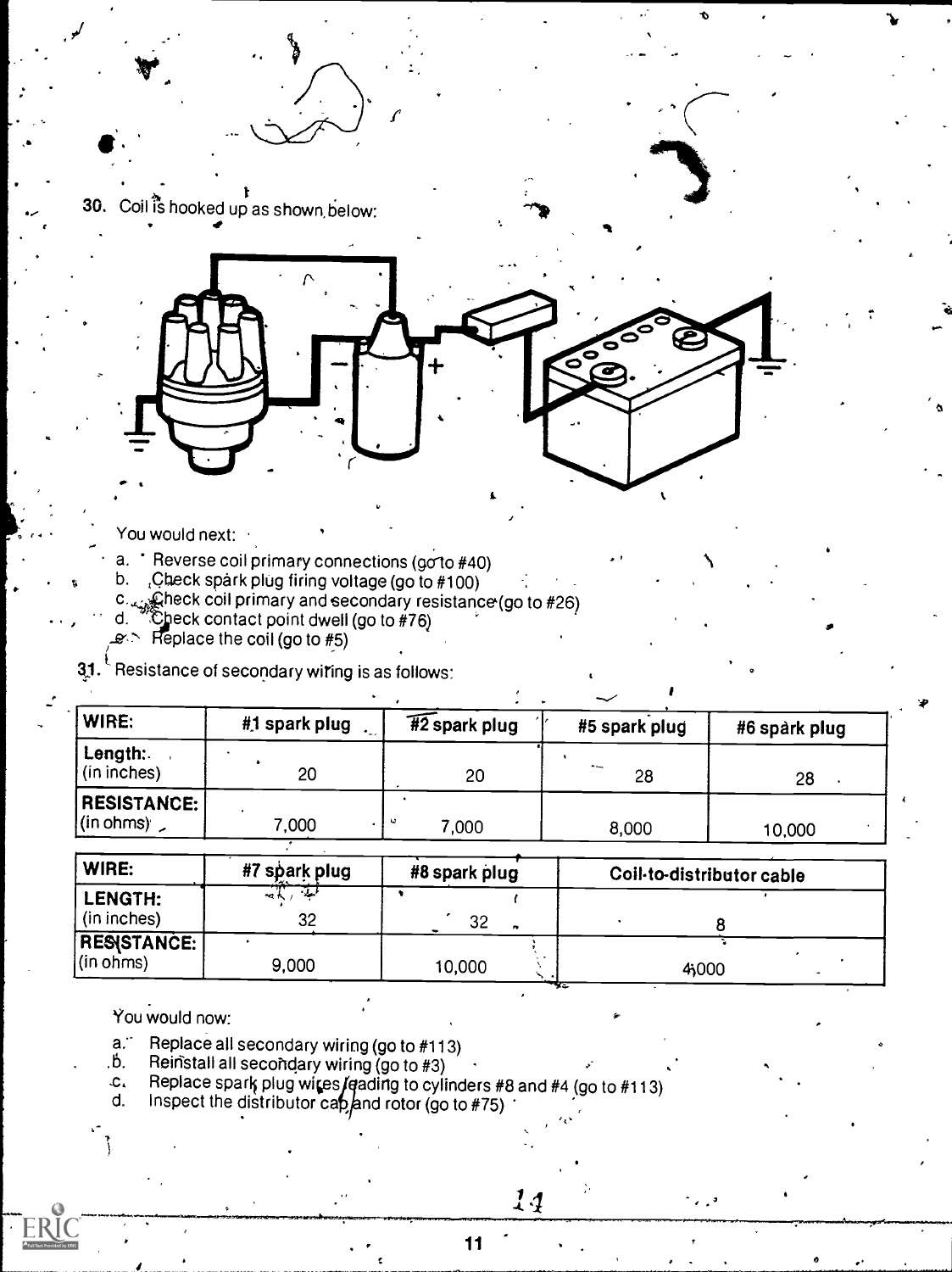$22.$  On the engine analyzer, the following secondary raster pattern is shown:



# You would next:

- a. Perform an available coil voltage test (go to  $#79$ )<br>b. Check the distributor cap and rotor for wear (go t
- b. Check the distributor cap and rotor for wear (go to #50)<br>c. Perform a spark plug firing voltage test (go to #100)
- c. Perform a spark plug firing voltage test (go to #100)<br>d. Check spark plugs (go to #97)
- 
- d. Check spark plugs (go to #97)<br>e. Check spark plug wires (go to e. Check spark plug wires (go to #82)<br>f. Check coil polarity (go to #30).
- Check coil polarity (go to #30).

.15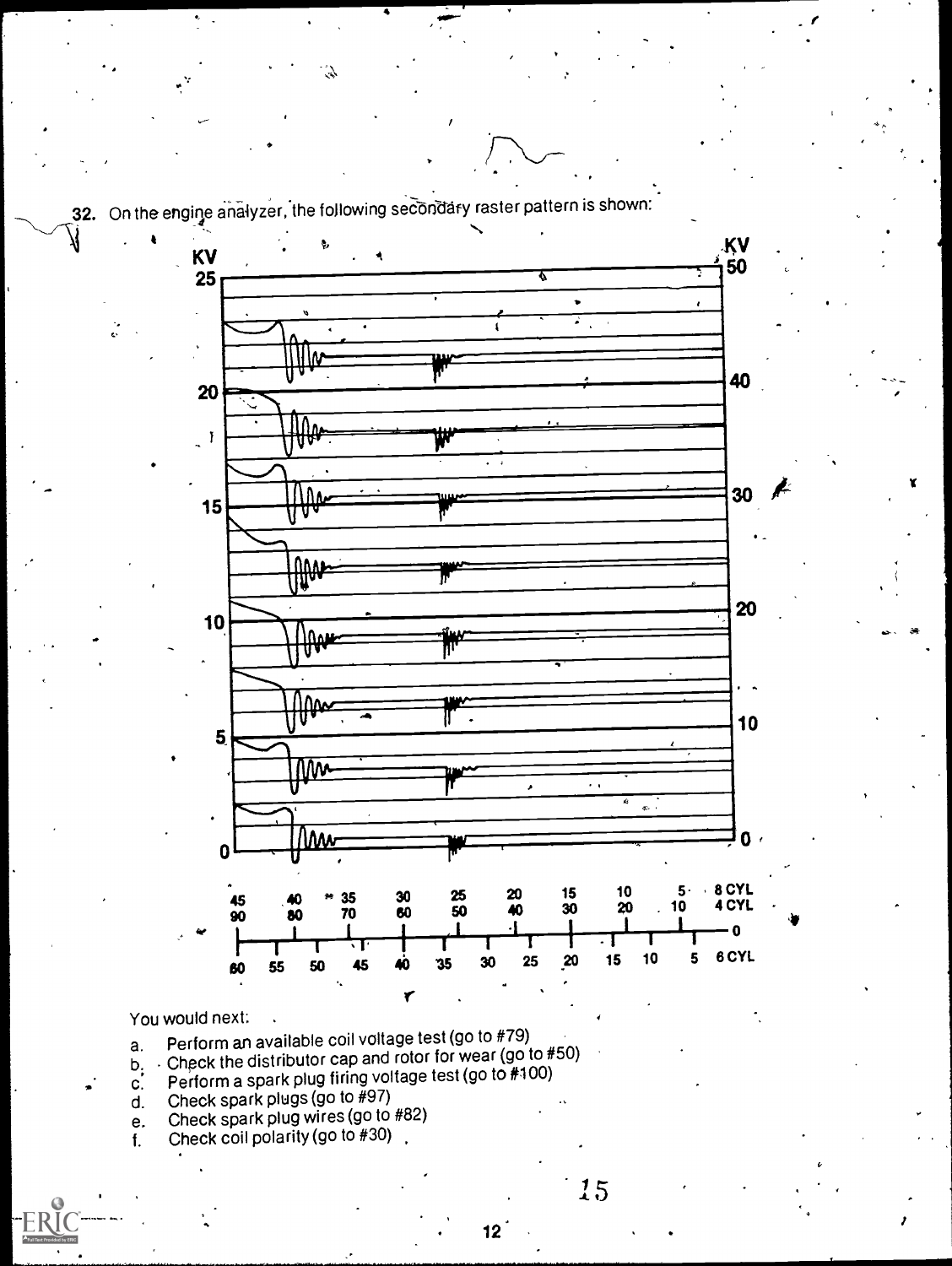V, 33 The engine compartment is pretty dirty, but all the parts appear to be in good condition No loose wires, belts, or hoses are showing. Next you would:

- a. Crank the engine (go  $\ddot{6}$  #29)
- b. Check the secondary circuit wiring (go to #82)
- c. Check the contact points (go.to #66)<br>d. Check the contact point dwell (go.to
- Check the contact point dwell (go, to #76)
- e.. Check cylinder power balance (go to  $#72$ )
- Hook up engine analyzer (go to #20)

After adjusting dwell angle, you should next:

- a. Test the condenser (go to  $#86$ )<sup>e</sup>
- b. Check spark timing and adjust as necessary (go to #40)
- o. Check engine idle mixture and adiest as necessary (go to  $#75$ )<br>d. Check the contact point gap with a feeler gauge (go to  $#64$ )
- Check the contact point gap with a feeler gauge (go to  $#64$ )

# 35. The results of the wet compression test readings are:

| <b>CYLINDER</b>                   |    |        |     |    |    |    |    |    |  |
|-----------------------------------|----|--------|-----|----|----|----|----|----|--|
| <b>COMPRESSION</b><br>(in pounds) | 65 | $75 -$ | .65 | 55 | 80 | 60 | 50 | 60 |  |

13

 $\mathcal{L}$  is the set of  $\mathcal{L}$ 

16

These results are a good indication that:

a.- .There is no mechanical fault in,the engine (go to #102)

 $\mathbf{b}$  by a set of  $\mathbf{b}$ 

- b. The piston rings have excessive wear (go to  $#3$ )
- c. The cylinder walls are worn thin (go to  $#64$ )
- d. The valves are worn (go to  $#87$ ).

t in the second second in the second second second in the second second second in the second second second second second second second second second second second second second second second second second second second sec

- e. The spark timing is not properly set (go to #75)
- f. Proper air flow in the intake manifold is being restricted or blocked (go to #40)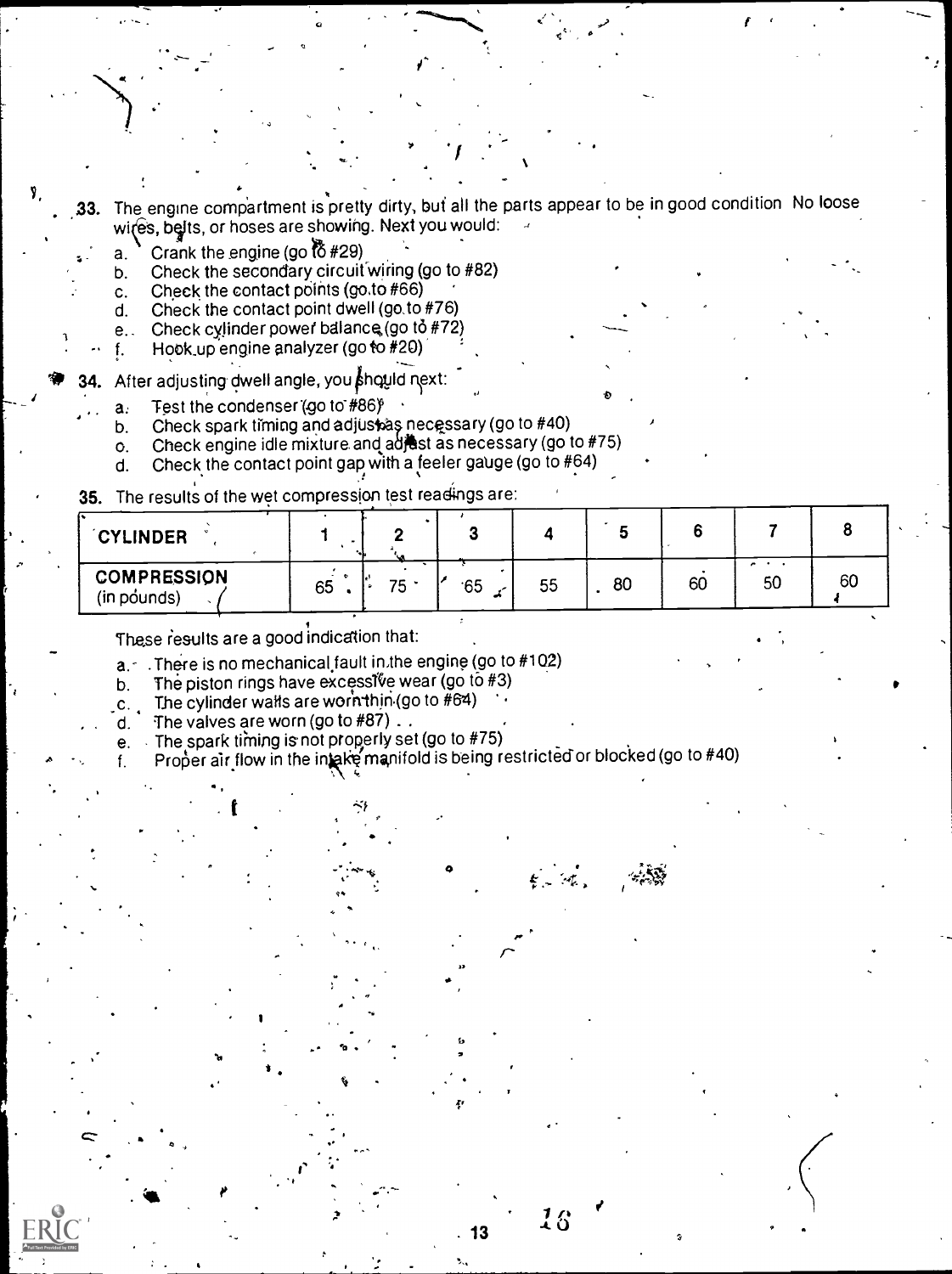36. The following display pattern is shown on the engine analyzer, with the 20KV scale selected.



'14

17

# You should now:

N

No. of the Contract

- a. Replace the spark plug to the #3 cylinder (go to #75)  $\bullet$ <br>b. Replace the spark plug wire to the #3 cylinder (go to #1)
- b. Replace the spark plug wire to the #3 cylinder (go to #106)<br>c. Check spark plug wires to #3 and #4 cylinders (go to #24)
- c. Check spark plug wires to #3 and #4 cylinders (go to #24)<br>d. Check spark plugs to #3 and #4 cylinders (go to #69)

 $\mathbf{p}$  and  $\mathbf{p}$ 

- d. Check spark plugs to #3 and #4 cylinders (go to #69)<br>e. Check distributor cap and rotor (go to #50)
- Check distributor cap and rotor (go to #50)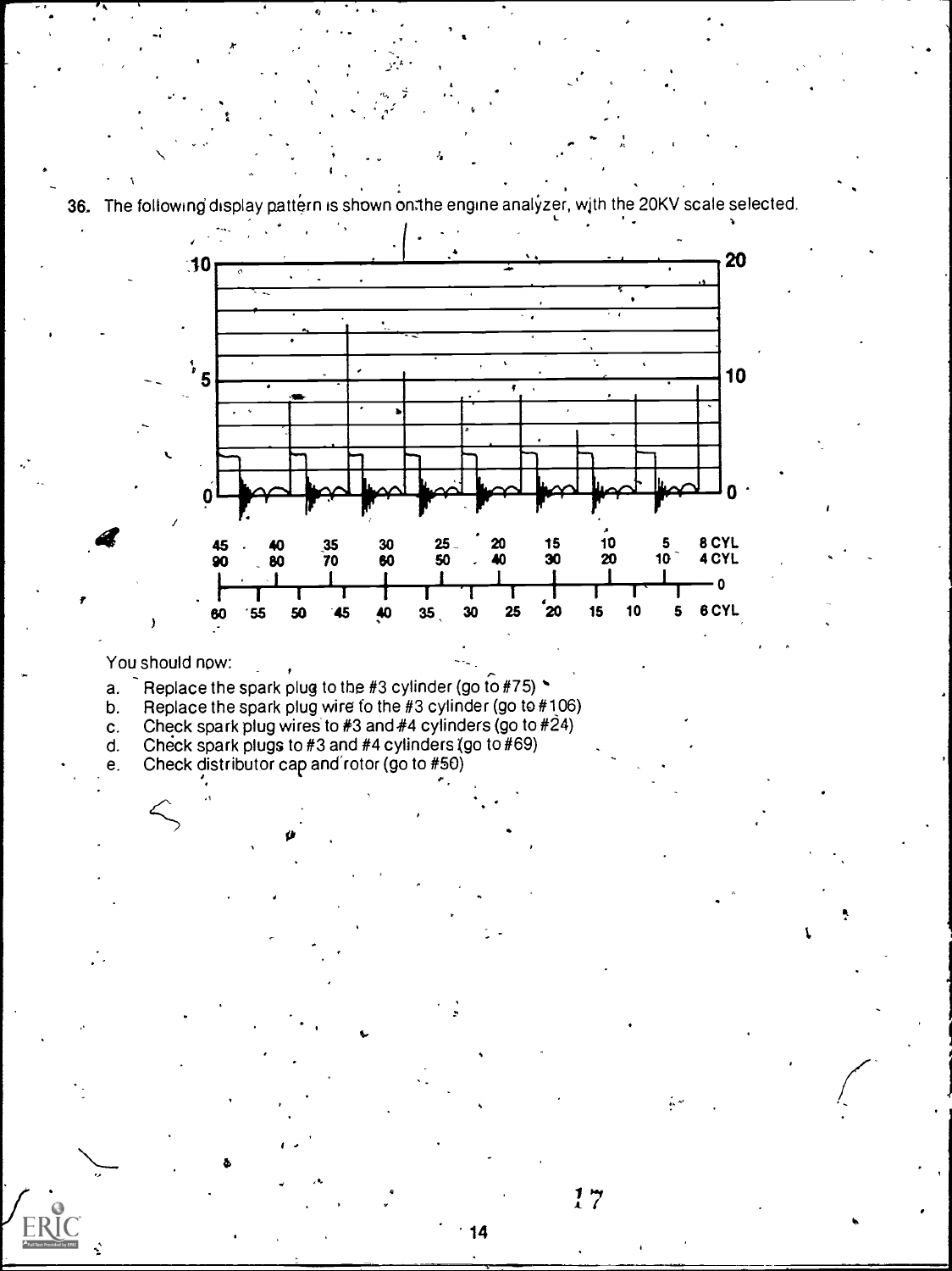37. The following display pattern is shown on the engine analyzer:

 $\mathbf{r} = \mathbf{r} \times \mathbf{r}$ 



e and design of the set of the set of the set of the set of the set of the set of the set of the set of the set of the set of the set of the set of the set of the set of the set of the set of the set of the set of the set

I

 $\epsilon$ 

.

........

, r

#### You would now:

- a. Replace all secondary circuit wiring (go to #92)
- b. Check secondary wiring resistance (go to #45)
- c. Check the condition of the spark plugs (go to #97)
- d.  $\sqrt{2}$ Check available coil secondary voltage output (go to #89)
- e. Perform a spark plug firing voltage test (go to  $#100$ )
- 38. The proper procedure for the snap load test would be:
	- a. Quickly open and close engine throttle (go to  $#61$ )
	- b. Slowly open the engine throttle, then quickly release (go to #27)
	- $c_i$  Remove a spark plug wire, then open the throttle (go to  $#4$ )
	- d. The move coil primary lead, then open the throttle (go to  $#40$ )
	- e. Snap off the coil-to-distributor high tension lead, and then accelerate the engine (go to  $#75$ )

ပို့မှိ

- 39. In order to check cylinder compregsion, you should first: '
	- a. Remove battery ground cable clamp (go to  $#43$ )
	- b. Ground coil positive primary lead (go to  $#43$ )
	- c. Remove spark plugs from all cylinders (go to  $#43$ )
	- d. Remove spark plug from first cylinder to be tested (go to  $#43$ )

 $\mathcal{L}$ 

e. Install TDC indicator on distributor'shaft (go to  $#43$ )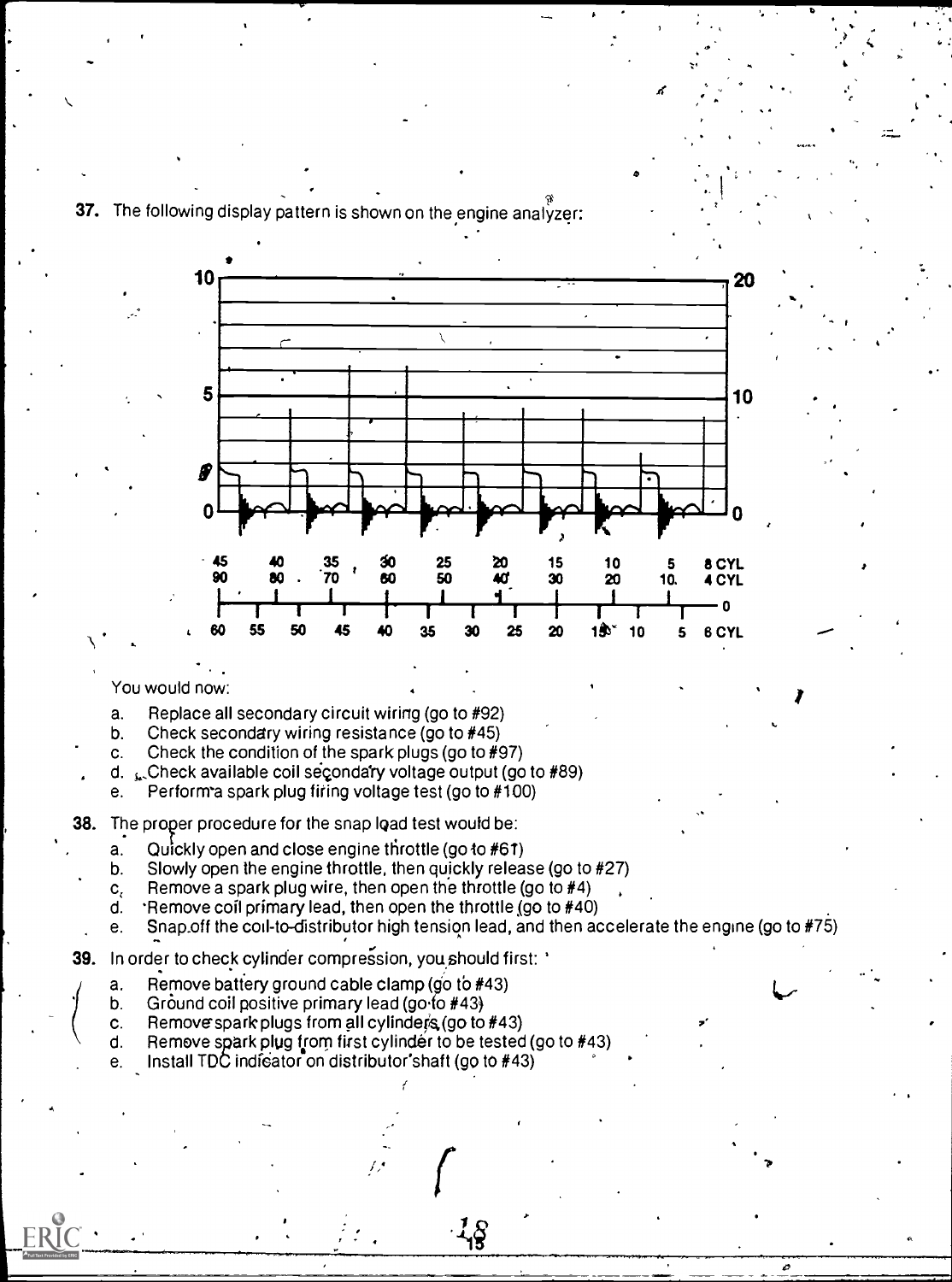40. Which of the following conditions could be responsible for all the symptoms described In question #1?

e

1

 $\epsilon$  the set

- 
- a. Reversed coil polarity (go to #115) b. Condenser with excessive capacity (go to #115) c. Fuel starvation (go to #115) . i <sup>r</sup>
- 
- d Low compression because of worn rings (go to  $\#115$ )
- e. Defective secondary wiring (go to  $#115$ )<br>f. Improper ignition dwell angle (go to  $#115$ )
- Improper ignition dwell angle (go to  $#115$ )
- g. Shorted or defective battery (go to  $#115$ ).

41. The following display pattern is shown on the engine analyzer, with the 20KV sc 'le selected'



#### You should now:

- a. Check the spark plug in the #7 cylinder (go to #105)
- b. Check the spark plug wire to the #7 cylinder (g6 to #48)
- c. Check the condition of all spark plugs (go to  $#73$ ) d. Check all secondary wiring (go to  $#45$ )
- d. Check all secondary wiring (go to  $\sharp$ 45)
- No pattern is obtained on the engine analyzer. You should now:
	- a. Replace all secondary circuit wiring (go to  $#92$ )
	- b. Check the condition of the spark plugs (go to  $#73$ )  $\cdot$
	- c. Check the scope manufacturer's directions for checking ignition system (gd to #57)
	- d. Perform a snap load test (go to #38)
	- e. Check contact point dwell (go to  $#76$ )
	- f. Repeat test, using raster pattern (go to  $\hat{H}40$ )
- 43. Before each spark plug is removed, you should:
	- a. Check the torque required to loosen the plug from its seat (go to #111)
	- b. Clean the area around the spark plug seat with compressed air (go to  $\#111$ )
	- c. Crank engine until #1 cylinder is at TDC (go to #111)

16  $19$   $^{3}$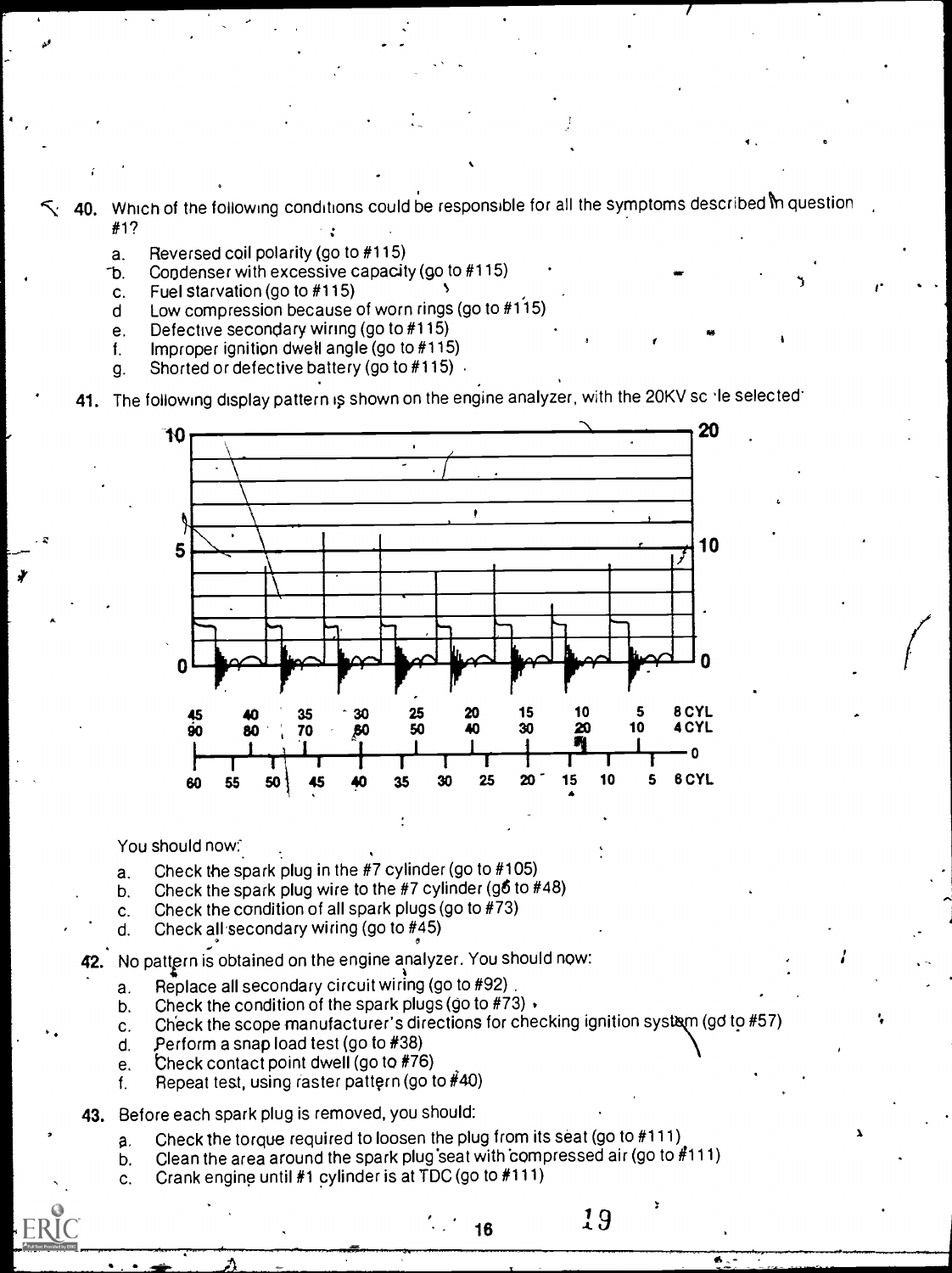- A good practice to follow whenever replacing ignition contact points is to also replace the.
	- $a.$  Distributor cap (go to  $#40$ )
	- b. Secondary wiring (go to  $#64$ )
	- c.  $\cdot$  Poimary Wiring (go to  $#3$ )
	- d. Condenser (go to  $#102$ )

 $\bullet$  , where  $\bullet$ 

 $\mathcal{L}^{\text{max}}$ 

,

- e. Coil (go to  $#75$ )
- 45. Specifications for this particular vehicle are not in the technical service manual. Resistance of secondary wiring is as follows:

p

ti

4

| WIRE:                           | #1 Spark<br>plug | #2 Spark<br>plug | #3 Spark<br>plug | #4 Spark<br>plug <sup>3</sup> | #5 Spark<br>plug |
|---------------------------------|------------------|------------------|------------------|-------------------------------|------------------|
| LENGTH:<br>(in inches)          | 20               | 20               | 24               | 24                            | 28.              |
| <b>RESISTANCE:</b><br>(in ohms) | .000             | 7,000            | variable*        | variable*                     | 8,000            |

| WIRE:                           | #6 Spark<br>plug | #7 Spark<br>plug | #8 Spark<br>plug | Coil to distributor<br>◀<br>cable |
|---------------------------------|------------------|------------------|------------------|-----------------------------------|
| LENGTH:<br>$\int$ (in inches)   | 28               | 32               | 32               |                                   |
| <b>RESISTANCE:</b><br>(in ohms) | 10,000           | 9,000            | 10,000           | 4,000                             |

\* Measured from 8,000 tq infinity, as wire was twisted.

You wquld now:

- a. Replace spark plug wires  $#3$  and  $#4$  (go to  $#112$ )
- b. Replace all secondary wires (go to  $#92$ )
- c. Check condition of all spark plugs (go to #73)
- d. Replace coil (go to #75)
- e. Check contact point dwell (go to #76)
- 46. No pattern is obtained on the engine analyzer. You should now:
	- a. Repeat test, using superimosed pattern (go to  $#75$ )
	- b. Replace all secondary circuit wiring (go to #3)
	- Check contact point dwell (go to  $\#102$ ) c.
	- d. Check scope manufacturer's directions for testing,ignition system (go to #57)
- 47. Before attaching the cylinder leakage air hose to any cylinder, you must first make sure that the piston in that cylinder is at:
	- a: 7 1/2° BTDC (go to #102)
	- b.  $\overline{TOC}$  (go to  $\overline{428}$ )
	- c. BDC (go to  $#28$ )

17

 $4<sup>2</sup>$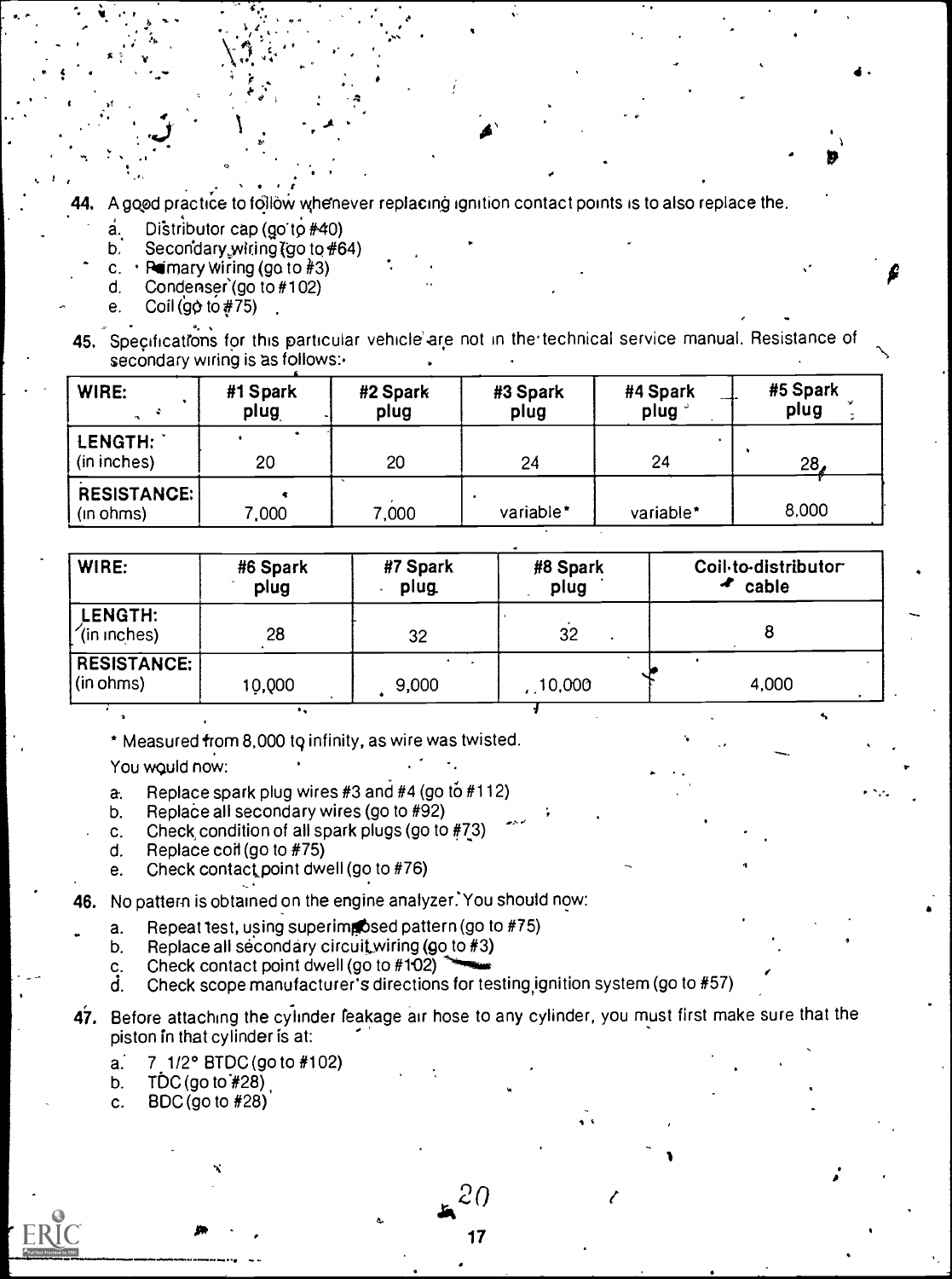48. Spark plug wire #7 is 32 inches in length. Measured resistance is 9,000 ohms. You would now

- Replace the wire with a new one (go to  $#112$ ). ٠a.
- spark Rep ce the wire with a new:one (go to #112)' b. In II the old wire and check the resistance of the remaininaspark plug wires (go to #45)

 $\mathbf{L}$ 

a

- c. Install the old wire, and check  $\alpha$  that point dwell (go to #76) . The set of  $\alpha$
- d. Install the old wire, and check distributor cap and rotor (go to #64)

49. Contact point dwell measures as shown below:

 $\theta$ 



## DWELL METER

Specifications for this engine are 28.5-32.5 degrees at specified RPM.

You would now:

 $\overline{\mathbf{r}}$  . The state  $\overline{\mathbf{r}}$ 

- a.  $\rightarrow$  Adjust dwell to specifications (go to #75)
- b. Perform a cylinder compression test (go to #110)
- c. Check condition of spark plugs (go to #15)
- d. Perform a cylinder leakage test (go to  $#47$ )
- e. Perform a cylinder power balance test (go to #107)
- f. Tell the customer, that his/her car is ready to go (go to  $#64$ )
- 50. The distributor cap is dirty, but terminals are not corroded or worn. Rotor is in good condition You should now:
	- a. Replace the distributor cap and rotor (go to#70)
	- b. Check the contact point dwell (go to #76)
	- c. Check the available coil secondary voltage (go to  $#79$ )
	- d. Check the secondary wiring (go to  $#82$ )
	- e. Perform a secondary circuit insulation test (go to  $#13$ )

 $\lambda$ 

 $21$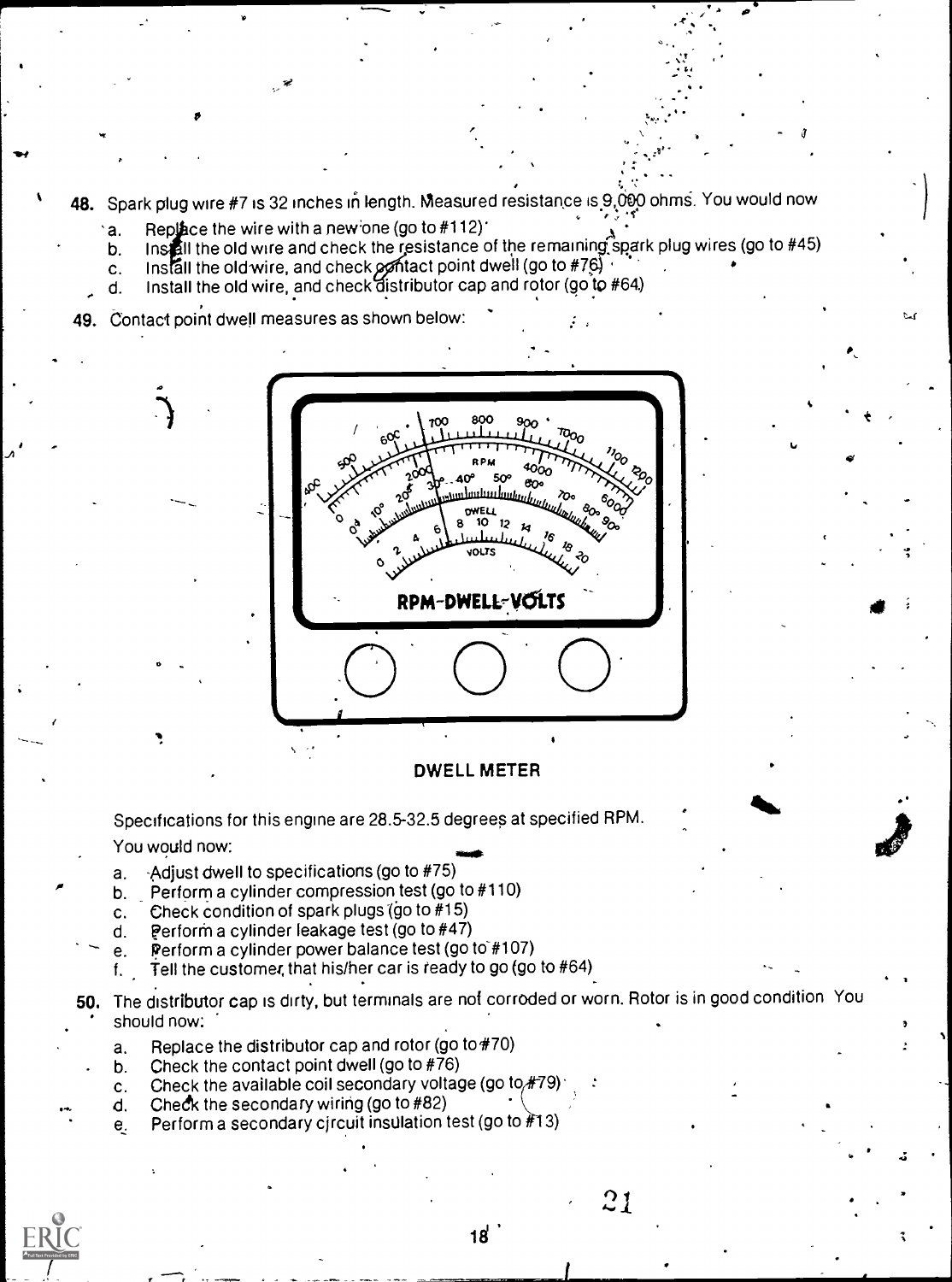51. On the engine analyzer, the following display pattern is shown with spark plug wire #6 pulled



# You would new:

ERIC

- a.
- $\cdot$ , b.
- Replace the coil (go to #5)<br>Check available coil secondary output (go to #85)<br>Perform a spark plug firing voltage rest (go to #100)<br>Replace the distributor cap and rotor (go to #70)  $\mathsf{C}.$ 
	- d.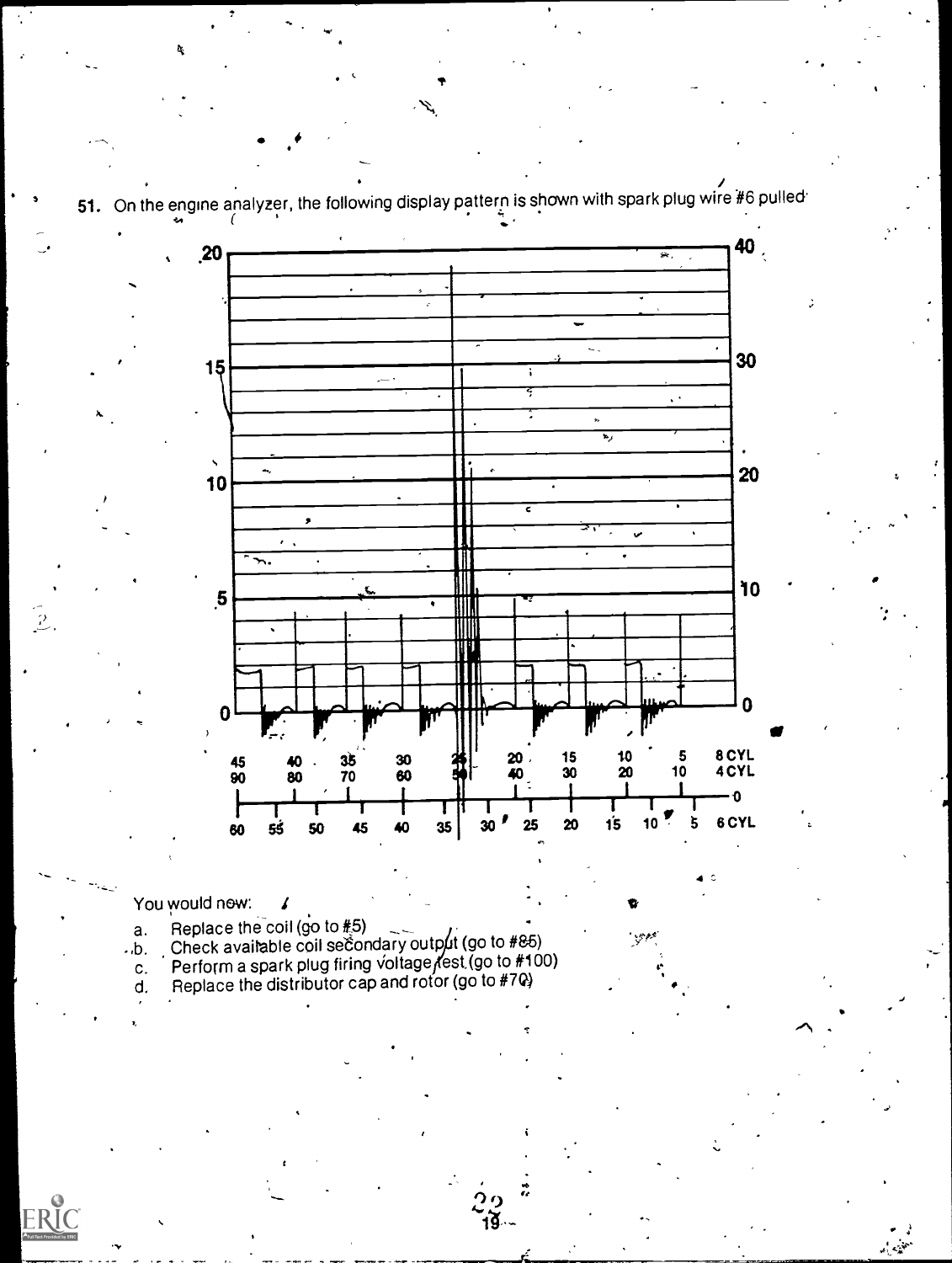52 After testing for cylinder leakage, you check your results:

| <b>CYLINDER</b>          |               |      |      |              | 5<br>D |              |              |              |  |
|--------------------------|---------------|------|------|--------------|--------|--------------|--------------|--------------|--|
| PERCENTAGE<br>OF LEAKAGE | $24^{-}$      | 15   | 20   | 32           | 12     | 21           | 38           | 26<br>a      |  |
| <b>AIR ESCAPING</b>      | tail<br>pipe. | none | none | tail<br>pipe | none   | tail<br>pipe | tail<br>pipe | tail<br>pipe |  |

the contract of

# These results indicate:

a. A blown head gasket (go to #80)<br> $\overline{b}_c$  A cracked manifold (go to #80)

A cracked manifold (go to #80)

- c. teqky intake valves (go to  $#80$ )
- d. Leaky exhaust valves (go to  $#80$ )

e.  $\sim$  Worn piston rings (go to #80)

- f. No mechanical problems in the engine (go to #80)  $q \cdot \sqrt{2}$  crack in the engine block (go to #80)
- A crack in the engine block (go to  $#80$ )

53. Once you have removed the distributor cap, you would:

- a. ' Select a secondary display pattern on the analyzer (go to  $#25$ )<br>b. Select a secondary raster pattern on the analyzer (go to  $#46$ )
- b. Select a secondary raster pattern on the analyzer (go to #46)<br>c. Select a secondary superimposed pattern on the analyzer (go
- Select a secondary superimposed pattern on the analyzer (go to  $#42$ )

54. The spark plug specifications for a 1972 Chryster Newport are as follows.

Gap: .035"<br>Torque: 30 ft-ll

30 ft-lbs.

A gap specification of .035" means that:

- a. The dwell angle should also be  $35$  degrees (go to  $\#75$ )<br>b. A feeler gauge of .035'' thickness should fit loosely be
- b. A feeler gauge of .035" thickness should fit loosely between the electrodes (go to #8)
- c A feeler gauge of .035" thickness should fit snugly between the electrodes (go to #60).

A feeler gauge of .040" thickness should barely fit between the electrodes (go to #3)

20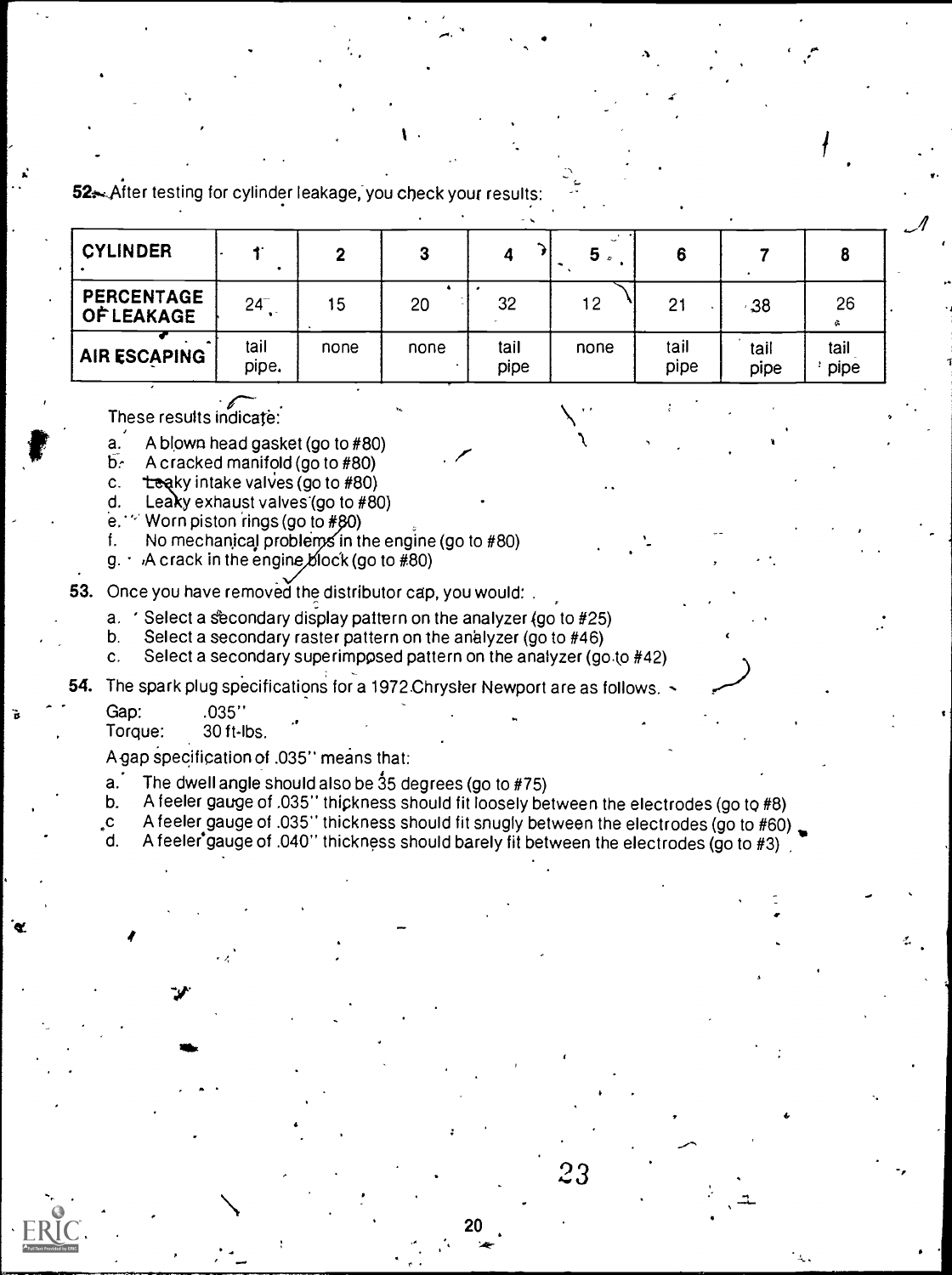

4.



-

24

21

-a+

# You would next:

a

- a. Check the coil polarity (go to  $#30$ )
- b. Replace the secondary wiring (go to  $#92$ )
- c. Check the resistance of the distributor-to-coil high tension lead (go to  $\#14$ )<br>d. Remove and ground a spark plug wire, and repeat test (go to  $\#3$ )
- Remove and ground a spark plug wire, and repeat test (go to #3)
- e. Check condition of contact points (go to #66)

56. No drain on battery is detected. This means you would next:

- a.  $\cdot$  Crank the engine (go to #29)
- b. Hook up engine analyzer (go to #20)
- c. Replace the battery (go to  $#40$ )<br> **c.** Charge the battery (go to  $#75$ )
- Charge the battery (go to #75)

OS

- e. Check the secondary wiring (go to #82)
- f. Check the contact points (go to  $#66$ )
- g. Visuplly inspect the engine compartment (go to #33)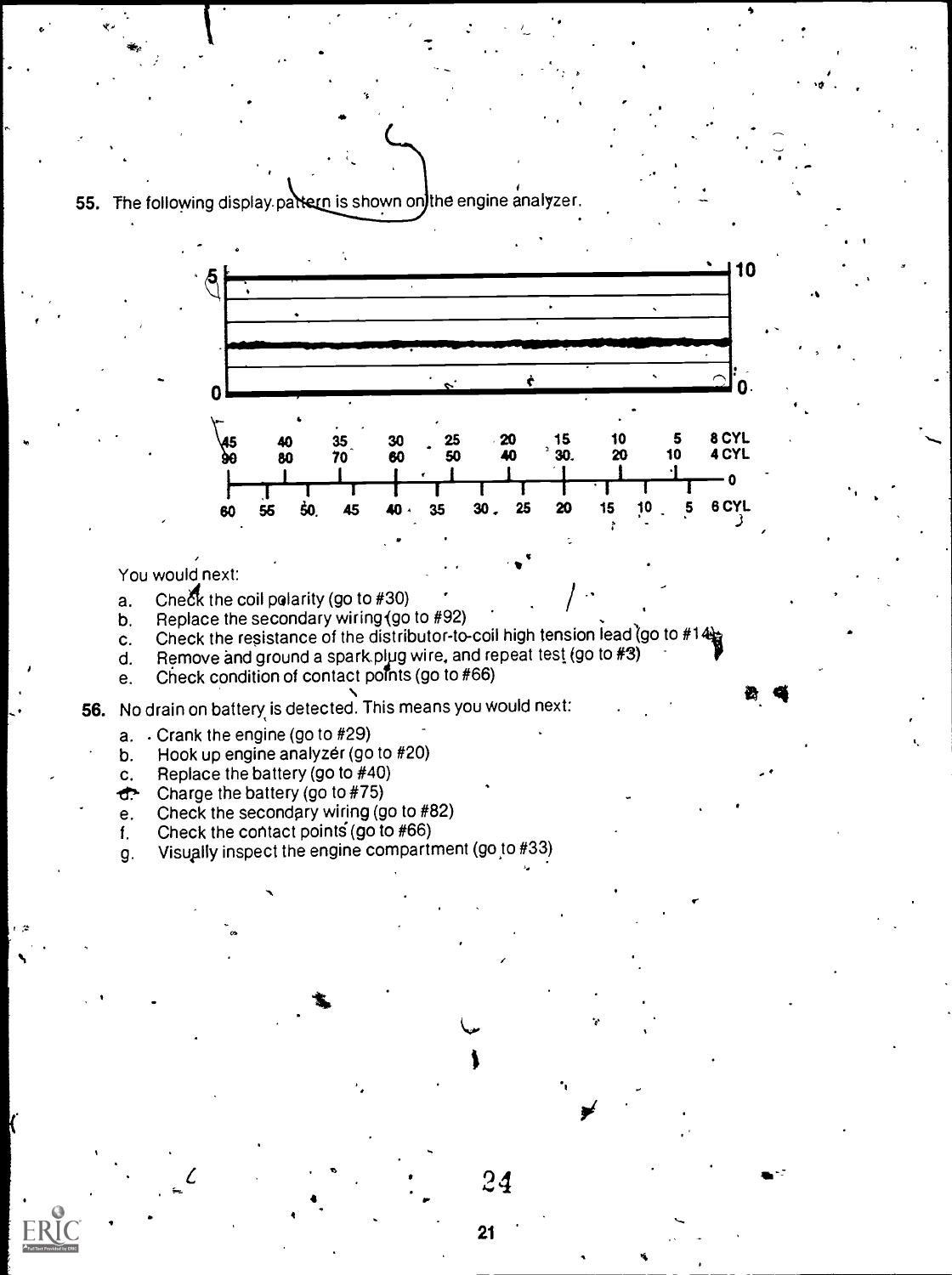57. After properly conducting a secondary circuit insulation test, you obtain the following pattern on the scope screen:



You would now:

- $a.$  Perform a spark plug firing voltage test (go to  $#100$ )
- b. Check available coil secondary voltage output (go to  $#89$ ) c. Check the condition of the spark plugs (go to  $#97$ )
- Check the condition of the spark plugs (go to  $#97$ )
- d. Check secondary wiring resistance (go to #45)
- e. Replace all secondary circuit Wiring (go to #92)
- 58. After testing all cylinders in the leakage test, your results are:

| 4 | <b>CYLINDER</b>                        |              |      |      |              | 5 <sup>°</sup> |              |              |              |  |
|---|----------------------------------------|--------------|------|------|--------------|----------------|--------------|--------------|--------------|--|
|   | <b>PERCENTAGE</b><br><b>OF LEAKAGE</b> | 24           | 15   | 20   | 32           | 12             | . .<br>21    | 28           | 26           |  |
|   | <b>AIR ESCAPING</b>                    | tail<br>pipe | none | none | tail<br>pipe | none           | tail<br>pipe | tail<br>pipe | tail<br>pipe |  |

These results indicate:

a. A crack in the engine block (go to  $#80$ )

b.  $\cdot$ No mechanical problems in the engine (go to #80)

c. Worn piston rings (go fo #80)

d. Leaky exhaust valves (go to #80)

e.' Leaky intake valves (go,to #80)

f. A cracked manifold (go to #80)

g. A blown head gasket (go to #80)

22

 $25.$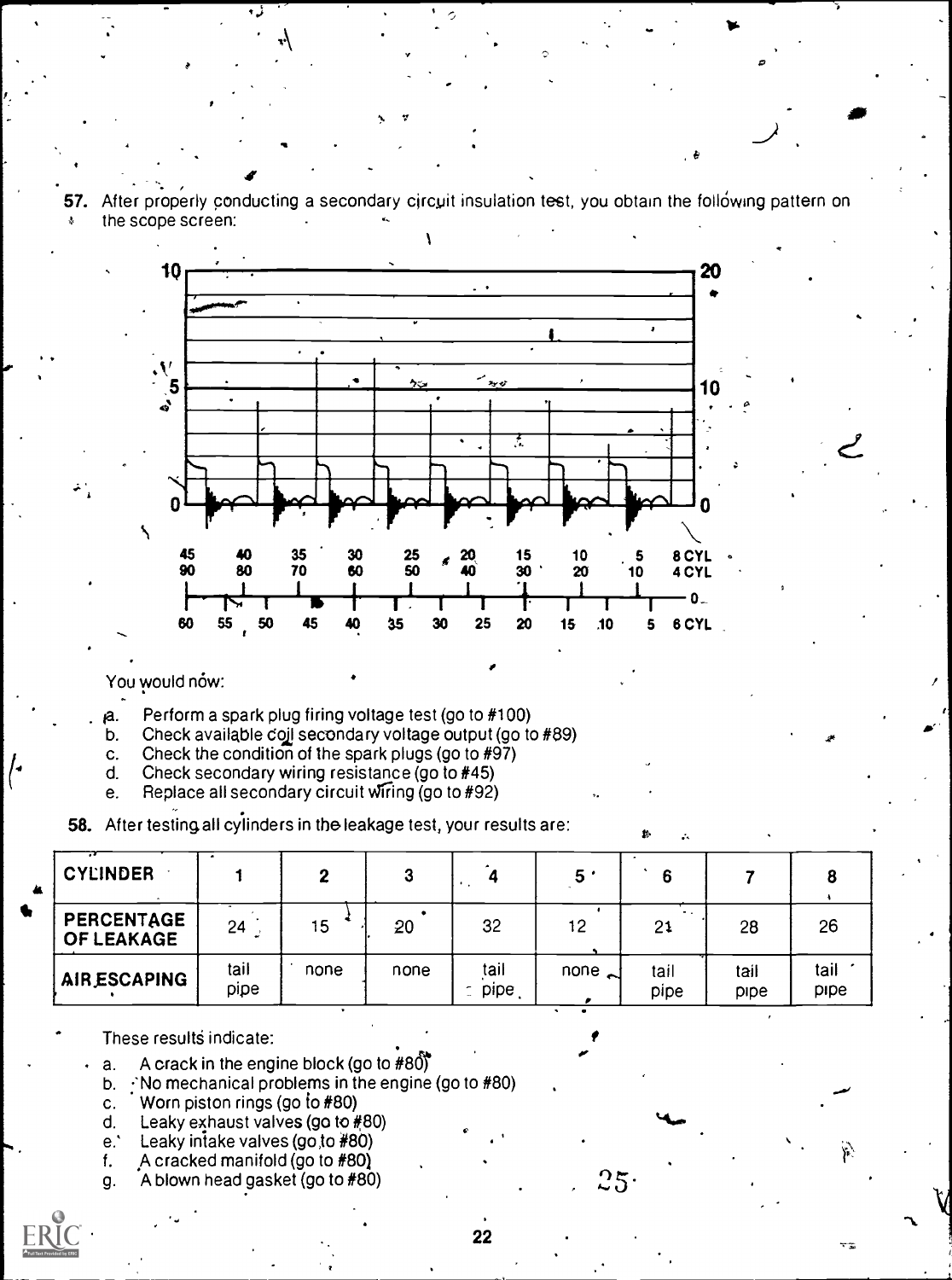59. A recommended method for using a solvent solution to clean spark plugs is:

a. Give the spark plug an air blast, soak in the solvent solution, and then install (go to #84).<br>b. Soak the spark plug in the solvent solution and dry it with compressed air (go to #84).

Soak the spark plug in the solvent solution and dry it with compressed air (go to #84).

c. Soak the spark plug in the solvent solution and give it an abrasive particle blast (go to #84)

60. When installing new spark plugs, you remember to torque the plugs to specifications. Your torque wrench is 18 inches long (1 1/2 feet), and manufacturer specifies a torque of 30 ft-lbs Therefore, you would tighten the spark plugs until the forque gauge reads: .t

 $\sim$   $\sim$ 

- 
- a. 15 ft-lbs. (go to #2)<br>b. 20 ft-lbs. (go to #2) 20 ft-lbs. (go to  $#2$ )

ste to the second second the second second second second second second second second second second second second second second second second second second second second second second second second second second second seco

- c.  $30$  ft-lbs. (go to #2)<br>d.  $45$  ft-lbs. (go to #22
- d. 45 ft-lbs. (go to #22)

61. On the engine analyzer, you obtain the following secondary display pattern:



 $23\quad 25$ 

0

#### You would now:

a. Check secondary circuit resistance (go to #32)

- b. Check spark plug.#7 for fouling (go to #105)
- c. Check spark plug wire #7 for excessive resistance (go to #48)
- d. Check spark plug #4 for fouling (go to #78)
- e. Chedk spark plug wire #4 for excessive resistance (go to #88)
- f. Check distributor cap and rotor (go to #50)  $\rightarrow$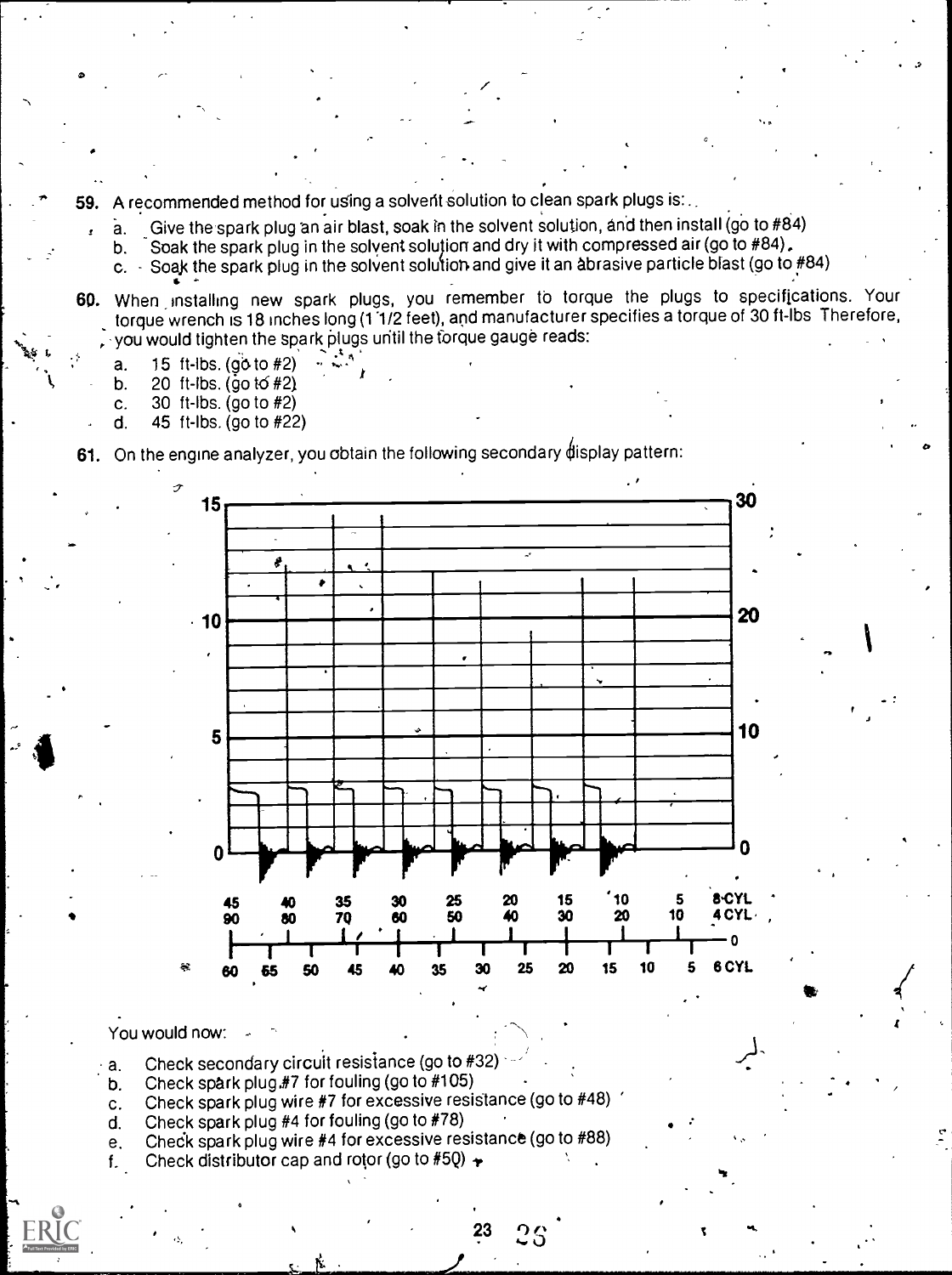# 62. After checking compression on all cylinders, the readings are:

| $\cdots$                          |           |    |    |    |     |      |    |    |      |
|-----------------------------------|-----------|----|----|----|-----|------|----|----|------|
| <b>CYLINDER</b>                   |           |    |    | ~  |     |      |    |    | - 11 |
| <b>COMPRESSION</b><br>(in pounds) | <b>65</b> | 75 | 65 | 55 | 80. | -≋60 | 50 | 60 |      |

dif

 $27 - 1$ 

to.

,

 $\bullet$  24 and  $\ddots$ 

Manufacturer specifies compression of 100 pounds, with 40 pounds variation. Now you should.

- a. Perform a  $\ddot{\text{o}}$  yimus leakage test (go to #47)
- b. Perform the "wet" compression test procedure (go to #18)
- c. Inform the customer that his/her car needs an engine overhaul (go to  $\#102$ ) d. Disable the ignition, and repeat test (go to  $\#3$ )
- Disable the ignition, and repeat test (go to  $#3$ )

# 63. One recommended method for,using an abrasive type of spark plug cleaner is to:<br> $\frac{4}{10}$  a. . Give the plug one blast with the abrasive particles, there one air blast (go to #

V

- . a. Give the plug one blast with the abrasive particles, therrone air blast (go to #54)  $\overline{b}$ . Rotate the plug in the fixture while giving it first an air blast, and then an abi
- Rotate the plug in the fixture while giving it first an air blast, and then an abrasive particle blast (go to #54)
- c. Hold the plug steady in the fixture and give it an abrasive particle blast  $(gq to #54)$
- d. Rotate the plug in the fixture while giving it first'an abrasive particle blast, then an air blast (go to #54)
- 64. Whenever symptoms like those described in question 1 occur, the first part(s) of the vehicle  $y_{Q}$ should check is:
	- a. The fuel pump and carburetor (go to  $#115$ )<br>b. The valves and rings (go to  $#115$ )
	- The valves and rings (go to  $#115$ )
	- c. The battery and cables (go to  $#115$ ).
	- d. The charging circuit (go to  $#115$ )

 $1 - 1$ 

 $\blacksquare$ 

- e. The cranking motor (go to  $#115$ )
- f. The ignition system (go to  $#115$ )
- The emission control devices (go to  $#115$ )

.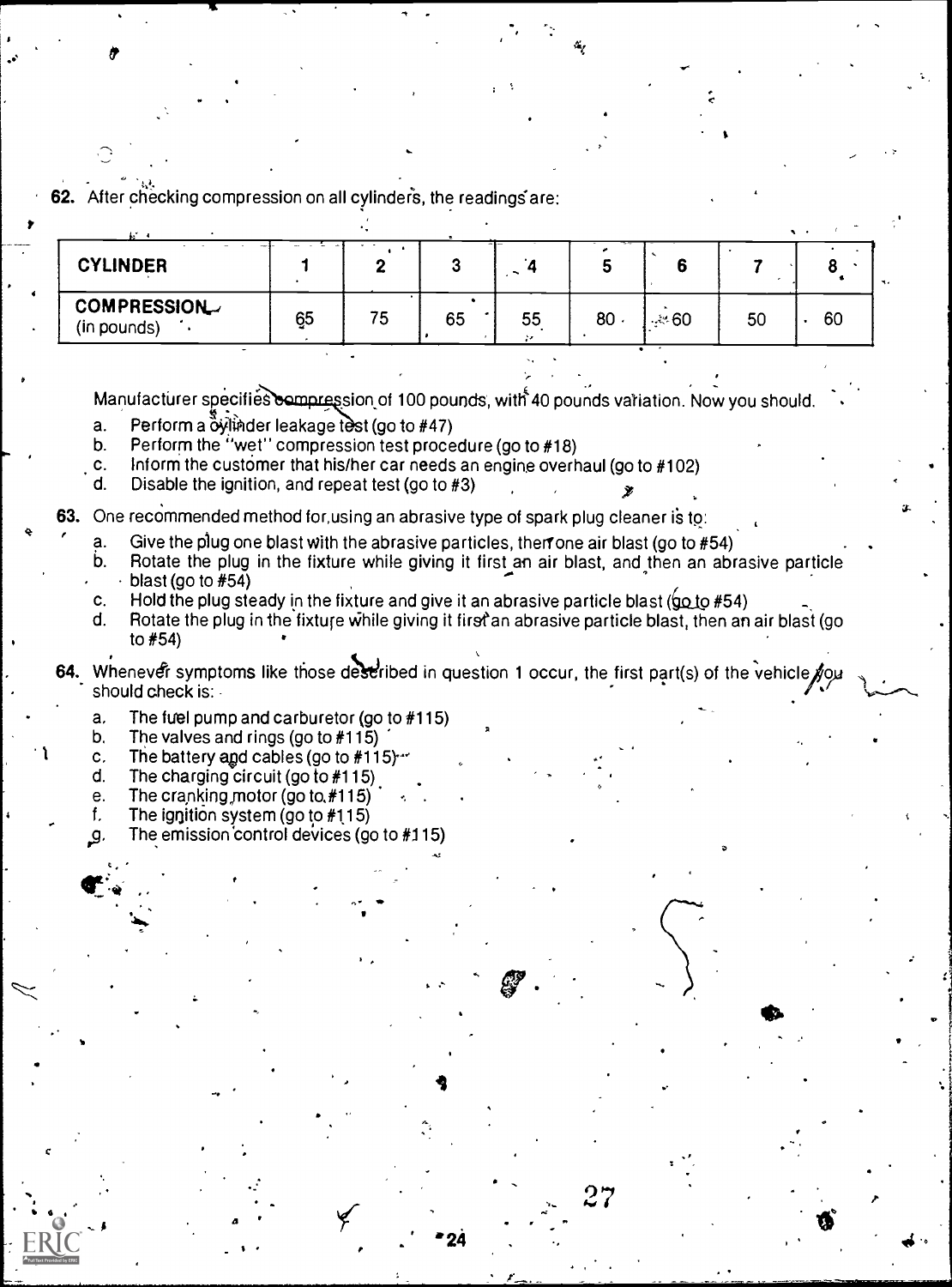65. Ignition spark timing specifications for this vehicle are given by the manufacturer as 7 1/2° BTpC, at specified RPM. The actual timing is pictured below:

it<del>an di sebagai ke</del>nya di sebagai ke

 $\mathbf{o}$ 

#### You would now:

- a. Perform a cylinder power balance test (go to  $#74$ )
- b. Adjust contact point dwell (go to #75)

 $\begin{array}{ccc} \sim & \end{array}$ 

- c. Perform snap load test (go to  $#38$ ) $\prime$
- d. Retard the spark timing (go to #64)  $\cdot$ <br>e. Advance the spark timing (go to #3)
- Advance, the spark timing (go to #3)

66. After removing the distributor cap and rotor, you visually inspect contact points. Points look good, no pitting is present, and spring tension in points seems okay. Next you would:

- a. Crank the engine to see if points open and close properly  $(go, to #94)$
- 
- b. Check the point gap (go to  $\#11$ )<br>
c. Check the point dwell (go to  $\#76$
- $\mathcal{F}_c$ . Check the point dwell (go to #76)<br>d. Check the secondary wiring (go to Check the secondary wiring (go fo #82)
- 
- e. Hook up engine analyzer (go to  $#20$ )<br>f. Check cylinder compression (go to  $#20$ f. Check cylinder compression (go to #39)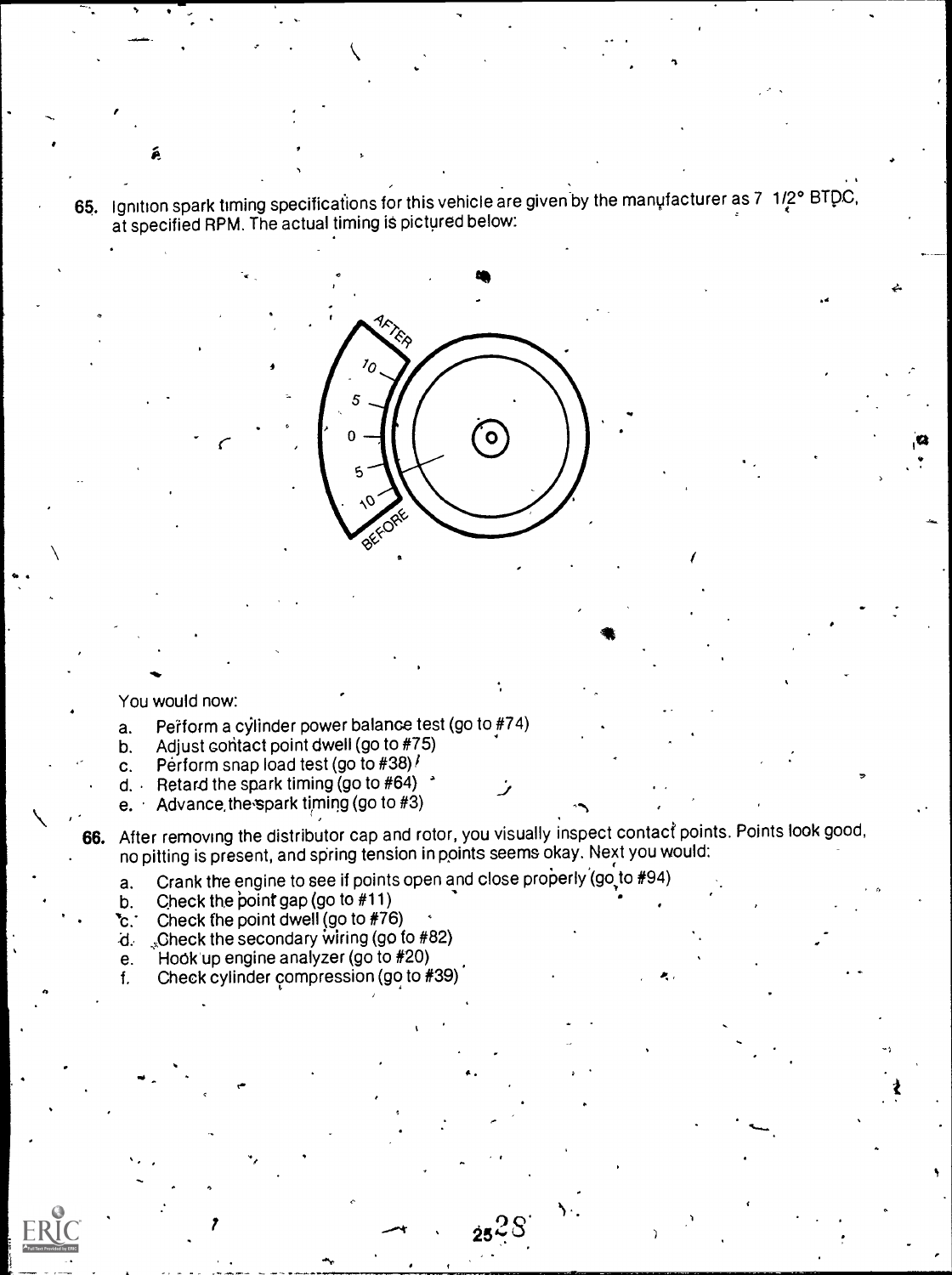# 67. Result's of cylinder power balance test are (at 800 RPM idle):

| <b>CYLINDER</b> |     | the property states of the con- |     |     |     |     |     |     |
|-----------------|-----|---------------------------------|-----|-----|-----|-----|-----|-----|
| <b>LOW RPM</b>  | 750 | 720                             | 780 | 780 | 720 | 740 | 780 | 750 |

I"

)

# \_You would now: .

a.' Check ignition circuit with engine analyzer (go to  $#20$ )<br>b. Perform a cylinder compression test (go to  $#39$ )

b. Perform a cylinder compression test (go to #39)

c. Perform a cylinder leakage test (go to  $#6$ ).<br>d. Stop: the engine is running fine (go to  $#3$ )

Stop: the engine is running fine (go $\to$  #3)

e. Tell the customer that his/her car needs an engine overhaul (go to #1Q2)

, 68. The following pattern is shown on the engine analyzer, with the 20KV'scale selected:



26

29 . .

# You should now:

- a. Replace the spark plug wire to cylinder #4 (go to #88)
- b. Check the condition of all the spark plug wires (go to #31)
- c. Check the spark plug to  $#4$  cylinder (go to  $#78$ ) d. Repeat test, grounding the wire that leads to  $#3$
- Repeat test, grounding the wire that leads to  $#3$  cylinder.(go to  $#36$ )
- e. Check condition of all spark plugs (go to #73)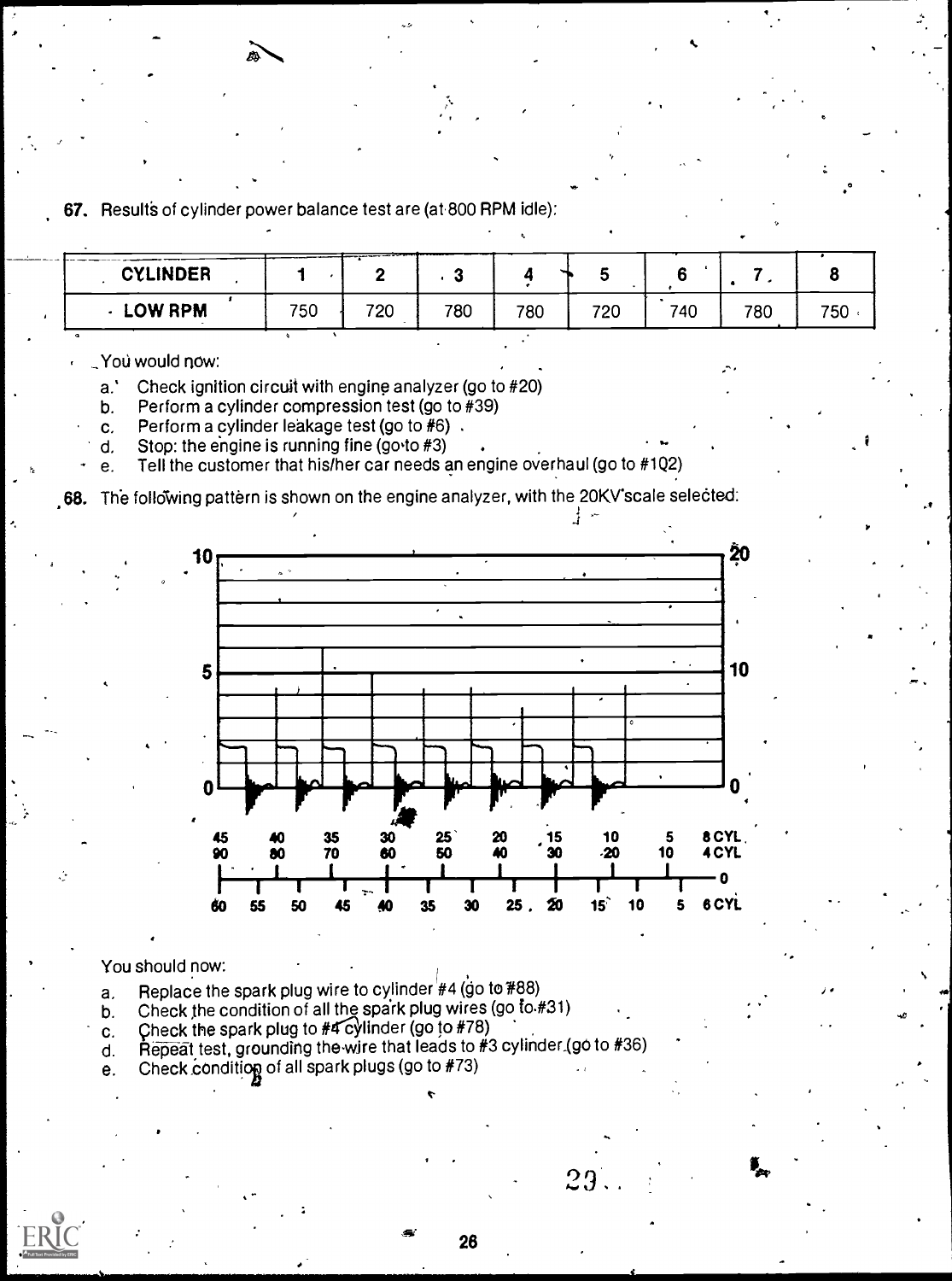- 69. Spark plugs to cylinders #3 and #4 are covered with a thin gray coating, and show some wear. You would next:
	- Replace the two spark plugs with new ones of lower heat range (go to #75) a.
	- Replace the two spark plugs with new ones of higher heat range (go to #3). b.
	- Replace the two spark plugs with new ones of the same heat range (go to #84) c.
	- Reinstall the spark plugs after cleaning and gapping them (go to #54) d.
	- Check the rest of the spark plugs (go to #73) e.

70. After replacing the distributor cap and rotor, you should next:

- Check the secondary wiring (go to #82) a.
- Perform a secondary circuit insulation test (go to #13) b.
- c. Perform a spark plug firing voltage test (go to #100)
- Check coil polarity (go to #75) d.
- Check available coifsecondary voltage output (go to #79) e.

71. On the engine analyzer, the following display pattern is shown (spark plug wire #2 removed).



# You would next:

- Replace the coil (go to #5) 'a.
- Check coil primary and secondary resistance (go'to #26) b.
- Check the secondary wiring (go to #82) C.
- Check cylinder power balance (go to #74) d.
- Perform a snap1oad test (go to #61)

30

27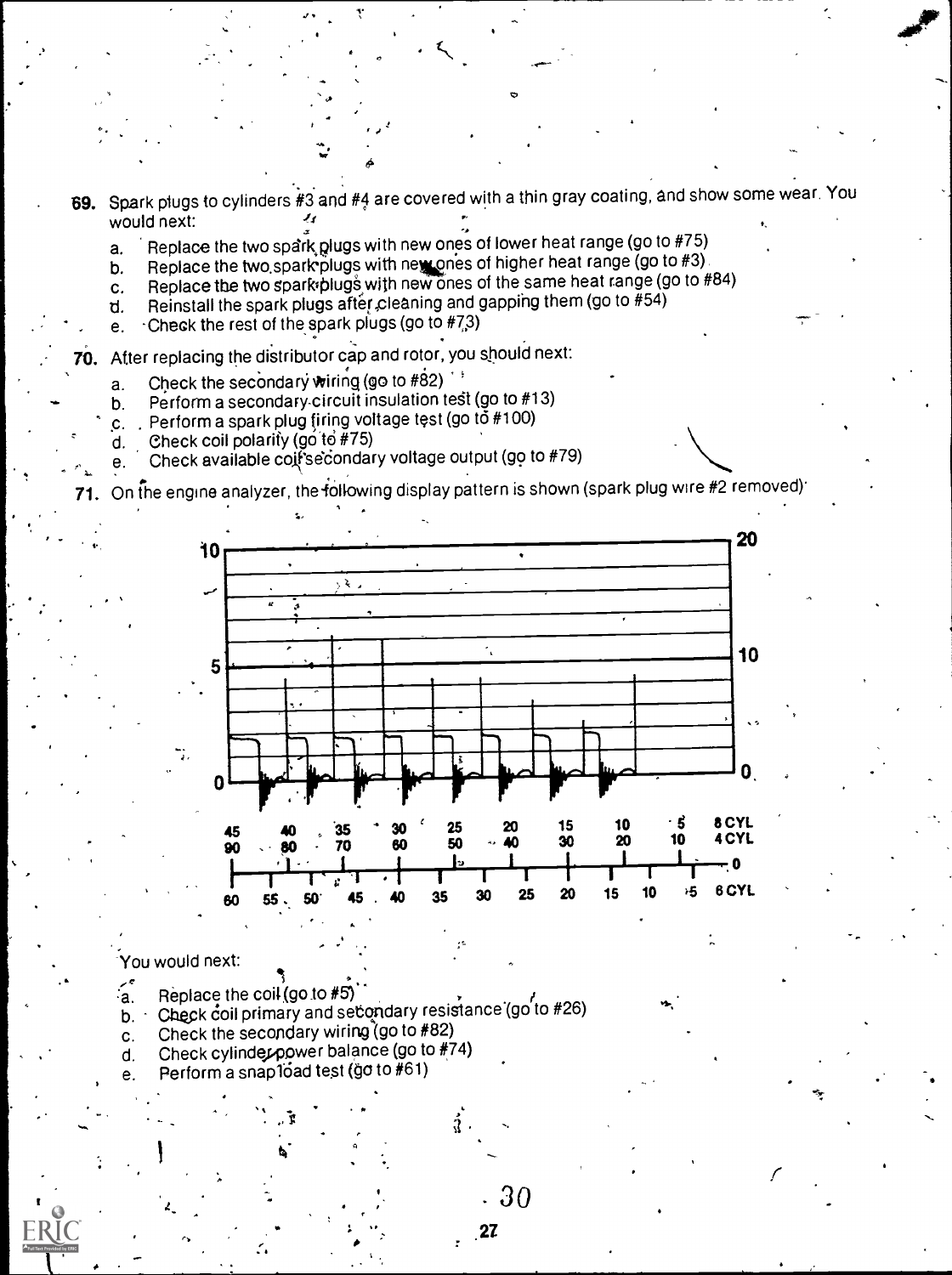72. After checking compression on all cylinders, the readings look like this:

| <b>CYLINDER</b>                   | 24 |         |    |             |    |            |    |    |  |
|-----------------------------------|----|---------|----|-------------|----|------------|----|----|--|
| <b>COMPRESSION</b><br>(in pounds) | 65 | 75<br>◡ | 65 | $\sqrt{55}$ | 80 | 60<br>-731 | 50 | 60 |  |

Manufacturer specifies compression of 100 pounds with 40 pounds variation.

- a. Inform the customer that his/her car needs an engine overhaul (go to #40)
- b. Perform a cylinder power balance test (go to  $#74$ )
- c. Perform a cylinder leakage test (go to  $#6$ )
- d. Perform the wet compression test procedure (go to #91).
- 73. After removing all spark plugs, you note that the rest of the plugs are covered with a thin, gray' coating, except for #7 spark plug, which is very fouled and corroded. No plugs have any cracks in the insulators, yet all show some-signs of wear.
	- You would now:

 $\ddot{\phantom{a}}$ 

- a. Install new spark plugs of the same heat range (go to  $#84$ )
- b. Install new spark plugs of higher heat range (go to #54)
- c. Install new spark plugs of lower heat range (go to #84)<br>d. Reinstall old spark plugs after cleaning and gapping th
- Reinstall old spark plugs after cleaning and gapping them (go to #63)
- e. Replace old spark plug #7, and reinstall others after cleaning and gapping them (go to #59)

74. The cylinder power balance test is most easily performed by using:

- a. A portable compression gauge (go to #40)
- b. A portable tachometer and spark plug hookup adapters (go to  $#67$ )
- c. A timing light and dwell meter (go to  $#75$ )
- $\mathbf{E}$ . An engine analyzer (go to  $\#195$
- 75. Which of the following conditions would belieast likely to produce the symptoms described in question 1?
	- a. Fouled spark plugs (go to  $#115$ )
	- b. Worn valves (go to  $#115$ )

r i s

c. Fuel starvation (go to  $#115$ )

 $\mathbf{S}^{\mathbf{w}}$  , we have a set of  $\mathbf{S}^{\mathbf{w}}$ 

- d. Defective secondary wiring {go to #115)
- e. Improper ignition spark timing (go to  $#115$ )
- f. Cracked distributor cap (go to  $\#115$ )

 $\mathcal{G}$  and  $\mathcal{G}$  are the set of  $\mathcal{G}$  and  $\mathcal{G}$  and  $\mathcal{G}'$  are the set of  $\mathcal{G}'$  and  $\mathcal{G}'$  are the set of  $\mathcal{G}'$  and  $\mathcal{G}'$  are the set of  $\mathcal{G}'$  and  $\mathcal{G}'$  are the set of  $\mathcal{G}'$  and  $\mathcal{G}'$  a

q. Reyersed coil polarity (go to  $#115$ )

31

.

,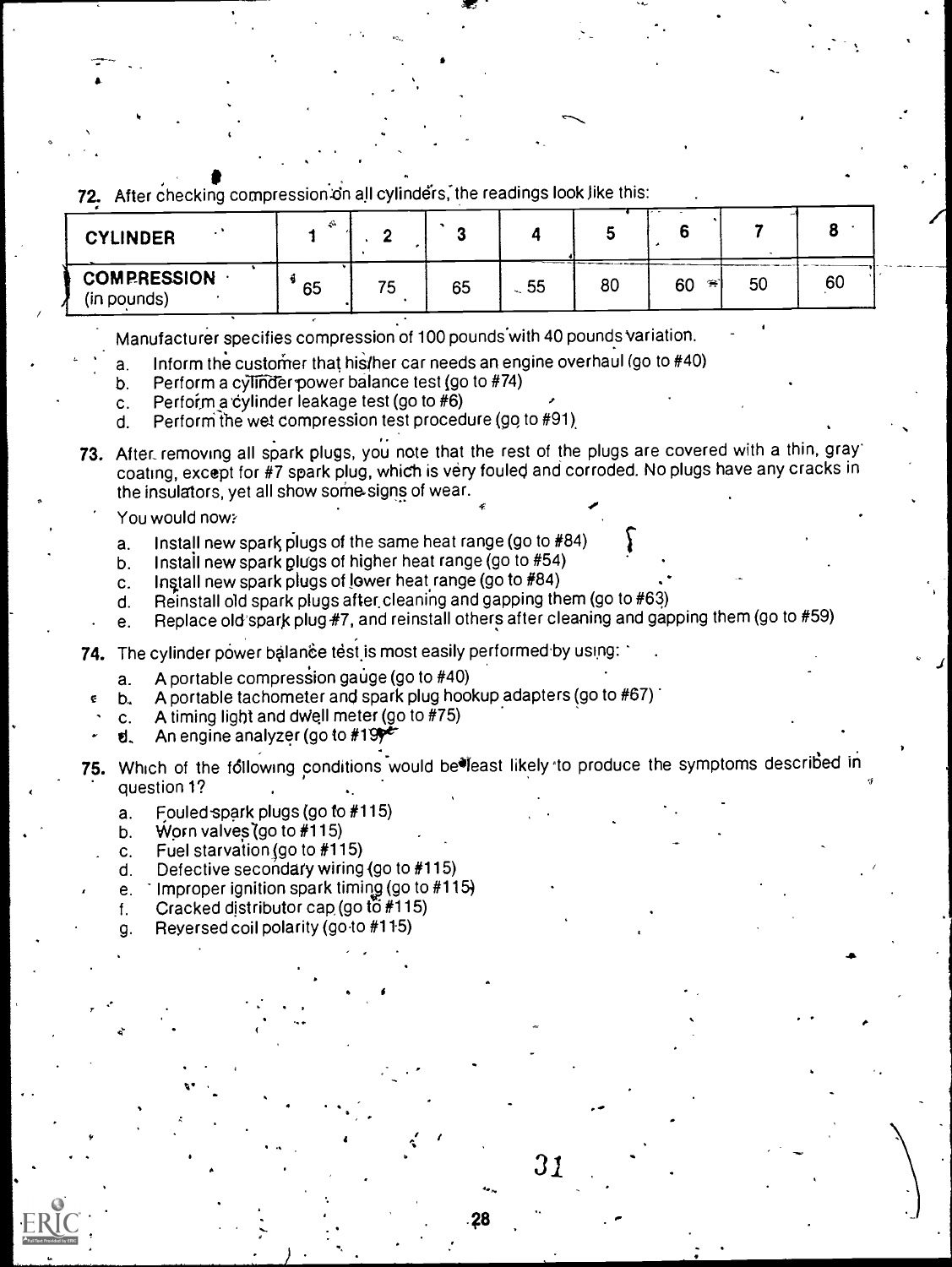

41

**76.** Aftor hooking up dwell meter, you start engine and obtain the following reading:

### DWELL METER

The manufacturer specified a contact point dwell. period of 28.5-32.5 degrees. You would now:

- a.  $\vec{i}$ Adjust dwell as specified (go to #34)<br>b. Check cylinder compression (go to #
- Check cylinder compression (go to #39)
- c. Check the secondary wiring (go to  $#82$ )<br>d. Test the condenser (go to  $#86$ )
- Test the condenser (go to #86)
- e. Hook up engine analyzer (go to #20)
- f. Visually inspect the engine compartment (go to #33)

77. High discharge test results show a battery voltage of 9.9 v after the test. You would now:

- a. Replace the battery (go to #40)
- b. Charge the battery (go to #75)
- c. Visually inspect the engine compartment (go to #33)
- d. Crank the engine (go to  $#29$ )
- e. Check the secondary wiring (go to #82)
- f. Hook up engine analyzer (go. to #20)
- 78. After removing #4 spark plug, you note that the plug is somewhat worn, but not fouled or corroded. The gap is also okay. Now you should:
	- a.  $\ell$  Replace the spark plug with a new one (go to #84)
	- b. Install the old spark plug (go to #54)
	- c. Check the spark plug wire resistance (go to #88)<br>d. Check the condition of the remaining spark plugs
	- Check the condition of the remaining spark plugs (go to #73)

<sub>29</sub> 32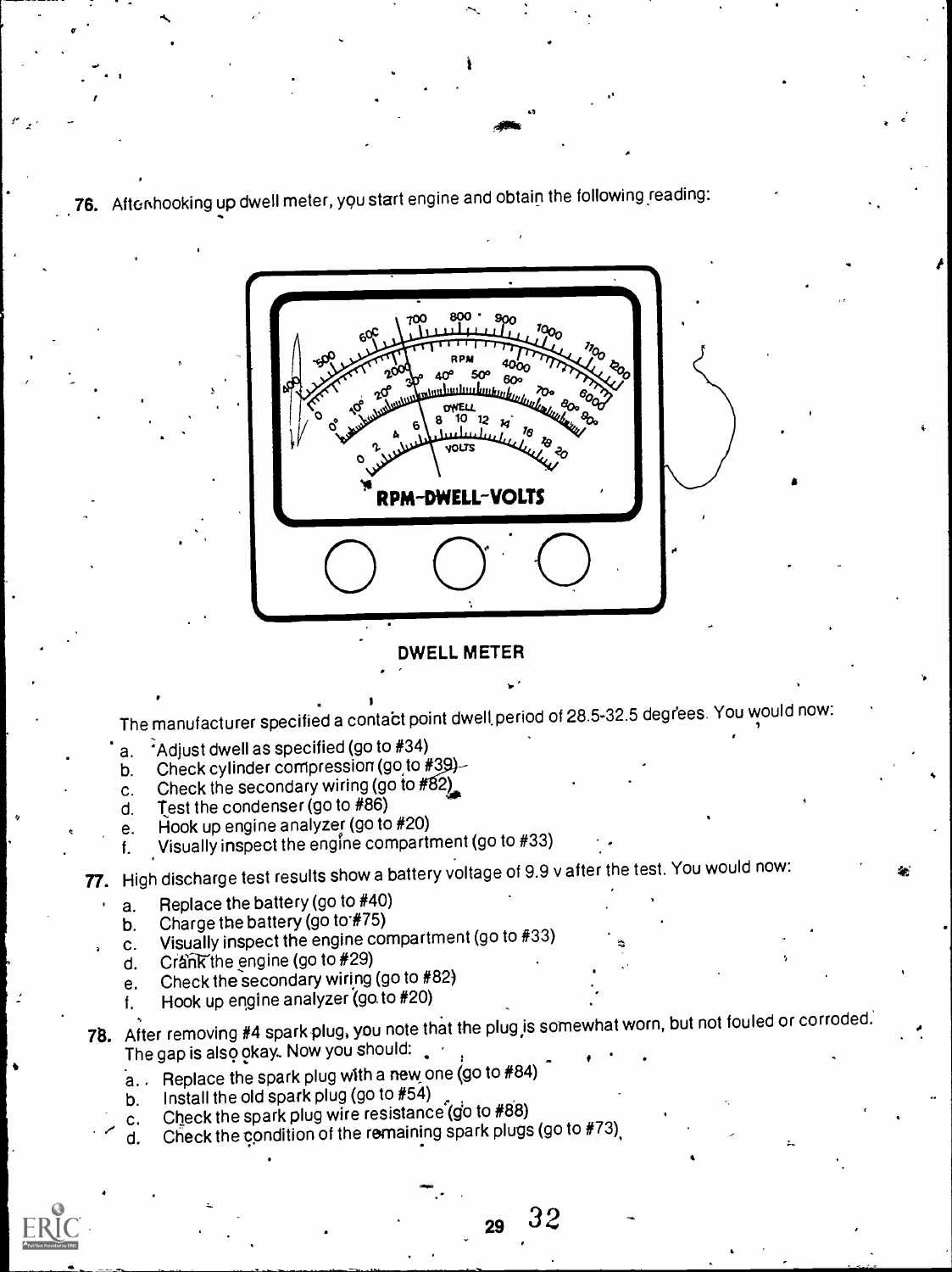79. In order to make an available coil voltage (secondary) test, you need to:

- a. Remove distributor cap (go to  $#53$ )
- b. Remove coil secondary lead from distributor cap (go to #108)<br>c. Remove and ground a spark plug wire (go to #71)
- c. Remove and ground a spark plug wire (go to  $#71$ ) d. Remove a spark plug wire (go to  $#89$ )
- Remove a spark plug wire (go to #89)

80. The proper procedure for checking your work after working on an automobile engine would be to.

 $\mathbf{q}$  -  $\mathbf{q}$  -  $\mathbf{q}$ 

 $\bullet$  and the set of  $\bullet$ 

1

i

- a. Crank the engine and listen for noises (go to  $#115$ )<br>b. Check the engine, using the engine analyzer (go to
- b. Check the engine, using the engine analyzer (go to  $#115$ ) c. Perform a cylinder compression test (go to  $#115$ )
- c. Perform a cylinder compression test (go to  $#115$ )<br>d. Perform a cylinder leakage test (go to  $#115$ )
- Perform a cylinder leakage test (go to  $#115$ )
- e. Perform a cylinder power balance test (go to  $#115$ )

81. On the engine analyzer, the following display pattern is shown:  $\not b$ 

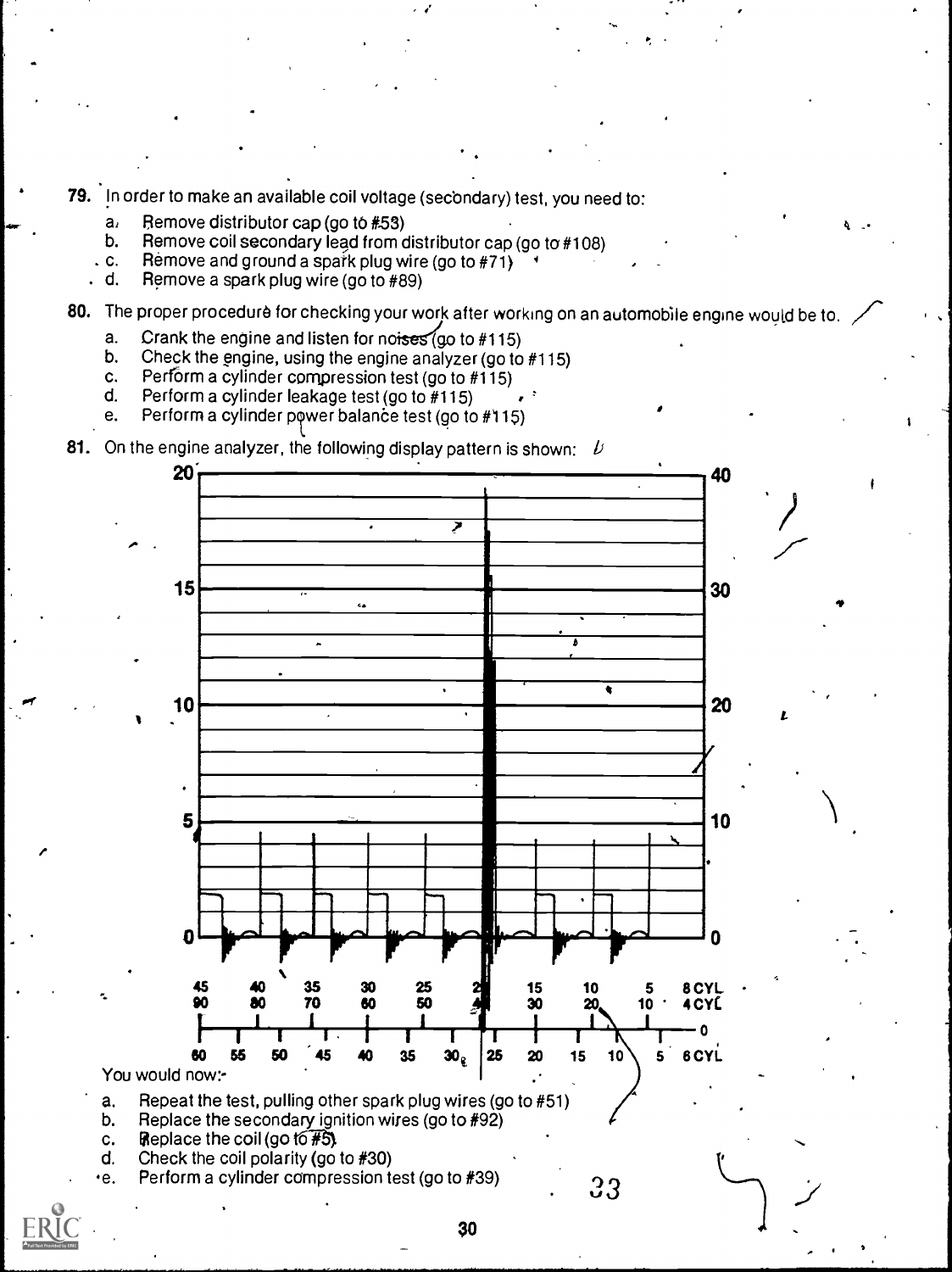- 82. Secondary wiring connections are all tight, and wires are in fair condition externally. Next you would:
	- a. Check contact point dwell (go to #76)<br>b. Check cylinder compression (go to #3
	- b. Check cylinder compression (go to #39)
	- c. Check secondary wiring resistance (go to  $#45$ )<br>d. Crank the engine (go to  $#29$ )
	- Crank the engine (go to  $#29$ )
	- e. Check the battery (go to #21)
- 83. The results of the wet compression test readings are:

| <b>CYLINDER</b>                   |    |    |    |    |    |    |    |    |
|-----------------------------------|----|----|----|----|----|----|----|----|
| <b>COMPRESSION</b><br>(in pounds) | 65 | 75 | 65 | 55 | 80 | 60 | 50 | 60 |

These results indicate that<sup>■</sup>

- $a.$  There is no mechanical fault in the engine (go to #75)
- b. Proper air flow in the intake manifold is being restricted or blocked (go to #64)
- c. The valves are worn (go to #95)<br>d. The cylinder walls are worn thin
- The cylinder walls are worn thin (go to  $#3$ )
- e... The piston rings have excessive wear (go to #102)
- f. The spark timing is not properly set (go to  $#40$ )

84. The spark plug specifications for a 1972 Chrysler Newport are as follows:

Gap: .035" \;<br>Torque: .030 ft

 $30$  ft-lbs.

A gap specification of .035" means that:

- a. A feeler gauge of .040" thickness should barely fit between the electrodes (go to #3)
- A feeler gauge of .035" thickness should fit snugly between the electrodes (go to #60) b.
- c. A feeler gauge of .035" thickness should fit loosely between the electrodes (go to #8)

d. The dwell angle should also be 35 degrees (go to #75)

 $34 -$ 

31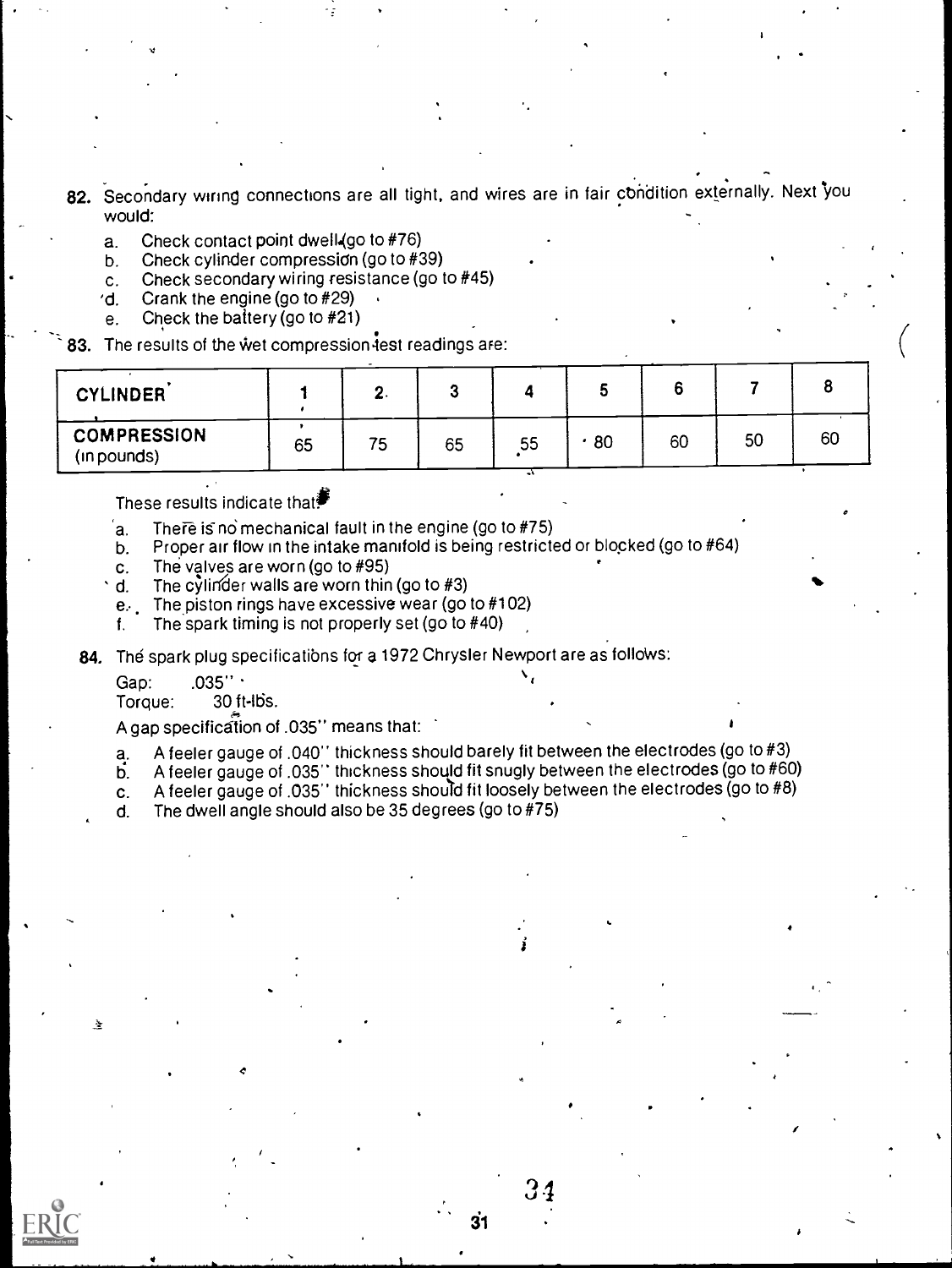85. The following display pattern is shown on the engine analyzer:

 $\mathcal{L}$ 

 $\ddot{\bullet}$  and the set of  $\ddot{\bullet}$ 



44

#### You should now:

- a. Perform a snap load test (go to #61)
- b. Check contact point dwell (go to #76)
- c. Check the secondary wiring (go to  $#82$ )
- d. Check the condition of the spark plugs (go to #73)
- e. Perform a cylinder power balance test (go to #74)
- 86. Condenser test shows no leakage or short. Next you would:
	- a. Check ignition spark timing (go to #96)
	- b. Replace condenser with a new one (go to #3)
	- c. Check cylinder compression (go to #39)
	- d. Check the battery (go to  $#21$ )
	- e. Hook up engine analyzer and scope (go to #20)
	- f. Check the secondary wiring (go to #82)

 $35\,$ 

 $\hat{I}$  respectively.

.:.

 $3 \sim 3$ 

3

32  $\sim$  , and the contract of the contract of the contract of the contract of the contract of the contract of the contract of the contract of the contract of the contract of the contract of the contract of the contract of th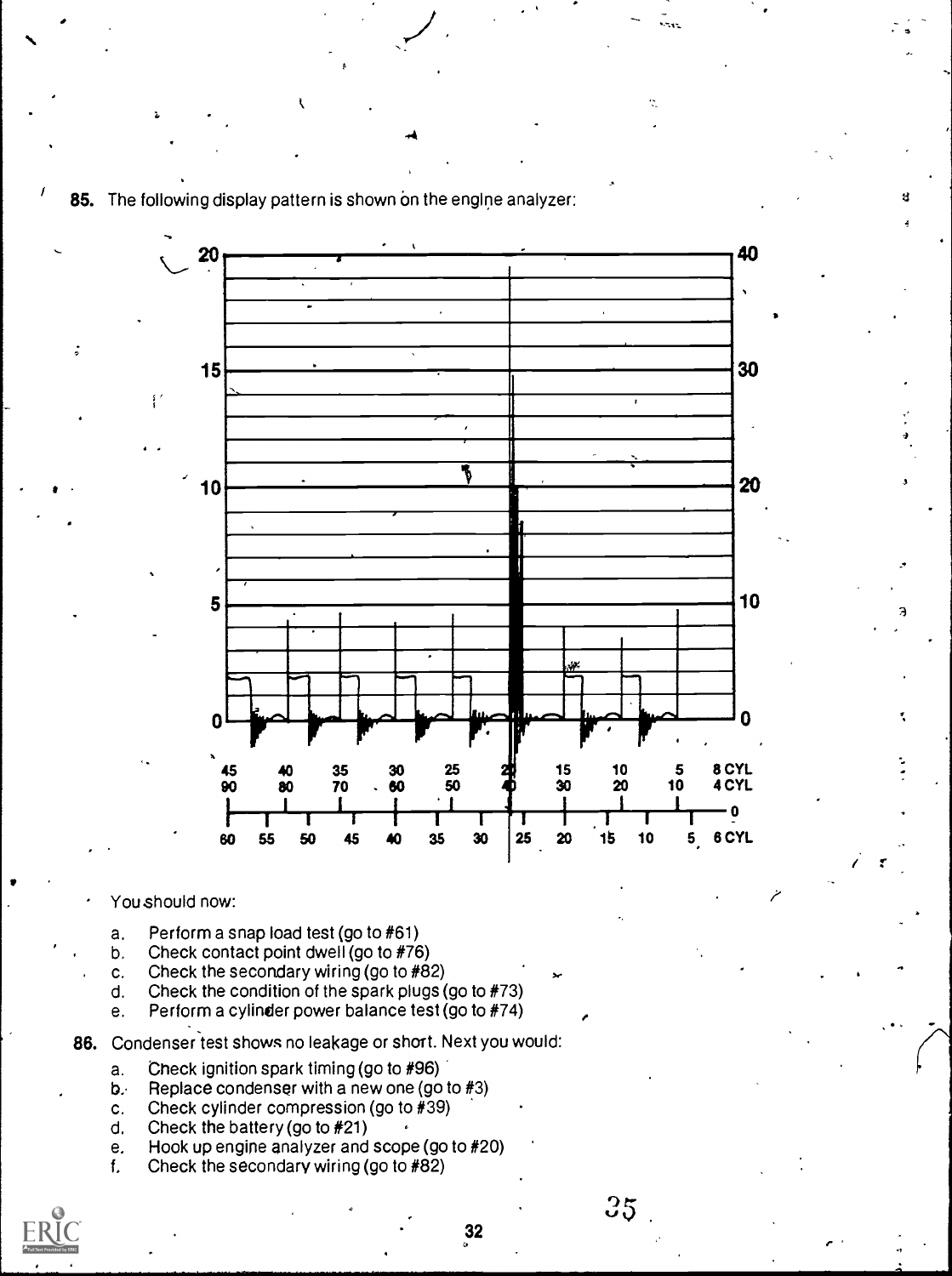$\hat{a}$  in the  $\hat{a}$ 87. Which of the following test procedures can indicate whether the problem was in the intake valves, exhaust valves, or both?  $\mathcal{F}$ 

 $\mathbf{I}$ 

&

a. A cylinder leakage test (go to #6)

) and  $\mathcal{L}$ 

- b.\ A cylinder-power balance test (go to #75)
- c. A dry compression test (go to  $#3$ )<br>d. A spark plug firing voltage test (go
- A spark plug firing voltage test (go to #102)
- 88. Spark plug wire #4 is 24 inches in length. Measured resistance changes from 8,000 ohms to infinite ohms and back again, as you twist the wire. You should next:

.

V.

33

 $\begin{array}{c}\n\bullet \\
\bullet \\
\end{array}$ 

,

 $\mathcal{F}$ 

- 
- a. Replace the spark plug wire with a new one (go to  $#112$ )<br>b. Check the condition of the remaining spark plug wires (g b: Check the condition of the remaining spark plug wires (go to #45)<br>c. Install the old spark plug wire (go to  $#64$ )
- c. Install the old spark plug wire (go to  $#64$ )<br>d. Check coil polarity (go to  $#40$ )
- Check coil polarity (go to #40)

 $\sigma_{\rm eff} \sim \sigma_{\rm eff}$ 

 $\mathbf{G}$ 

 $\mathcal{L}$ 

 $\begin{bmatrix} 1 & 1 \\ 0 & 1 \end{bmatrix}$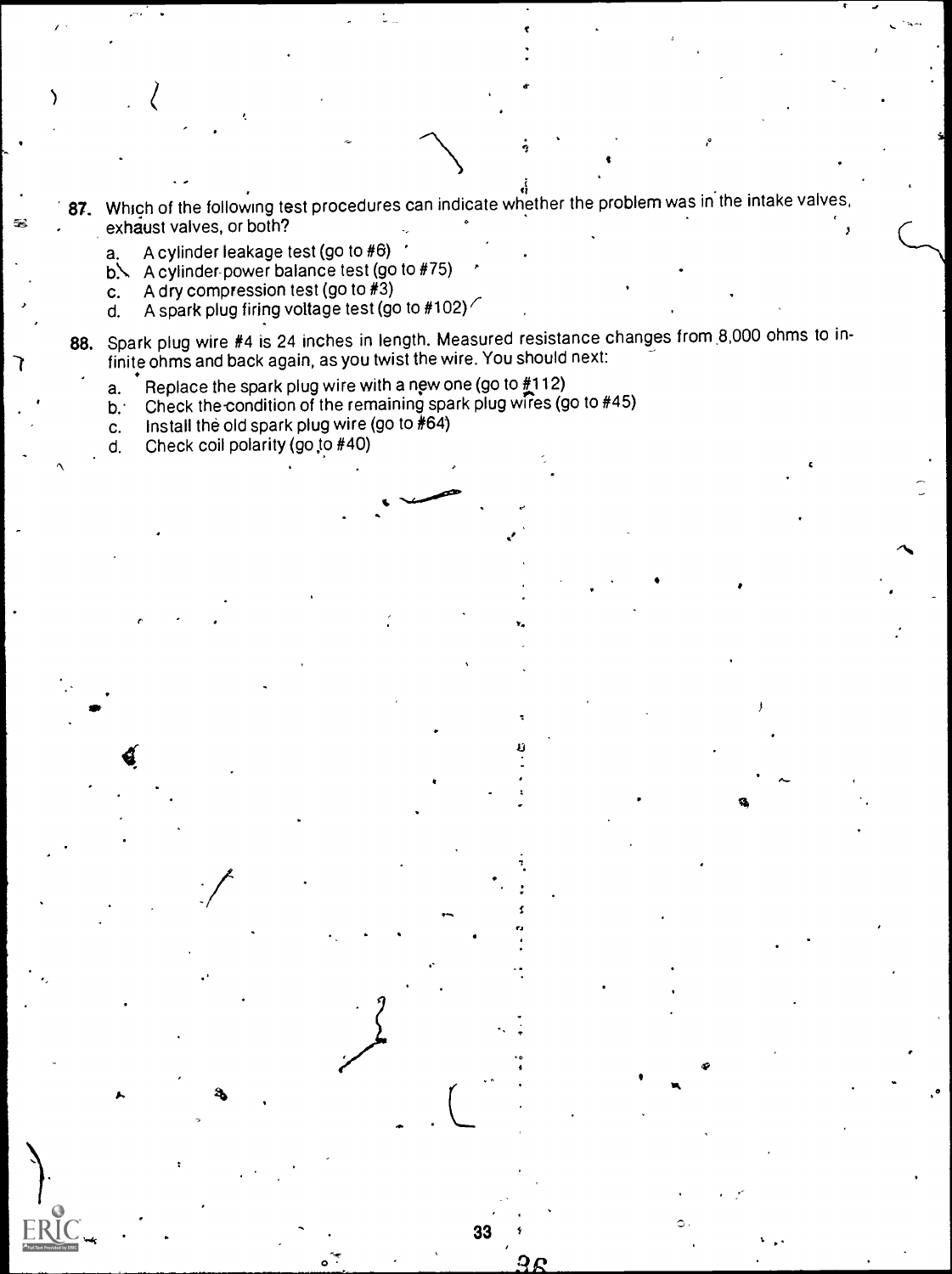

89. On the engine analyzer, the following display pattern is shown:

You should next:

- a, Check coil polarity (90 to #30)
- b. Make a snap load test (go to #38)
- c. Make a secondary circuit insulation test (go to #1.3)
- d. Check coil primary and secondary resistance (go to  $#26$ )
- e. Check dwell (go to #76)
- f. Make a cylinder compression test (go to #39)

90. After properly hooking up the engine analyzer, the next step would be to:

- a. Short out cylinders, one at a time, and note engine RPM increase (go to #99)
- b. Short out cylinders, one at a time, and note engine RPM decrease (go to #99)
- c. Short out all cylinders; one at a.time, and note spark timing change (go to #75)



 $+1$ 

7

a

r.

4

34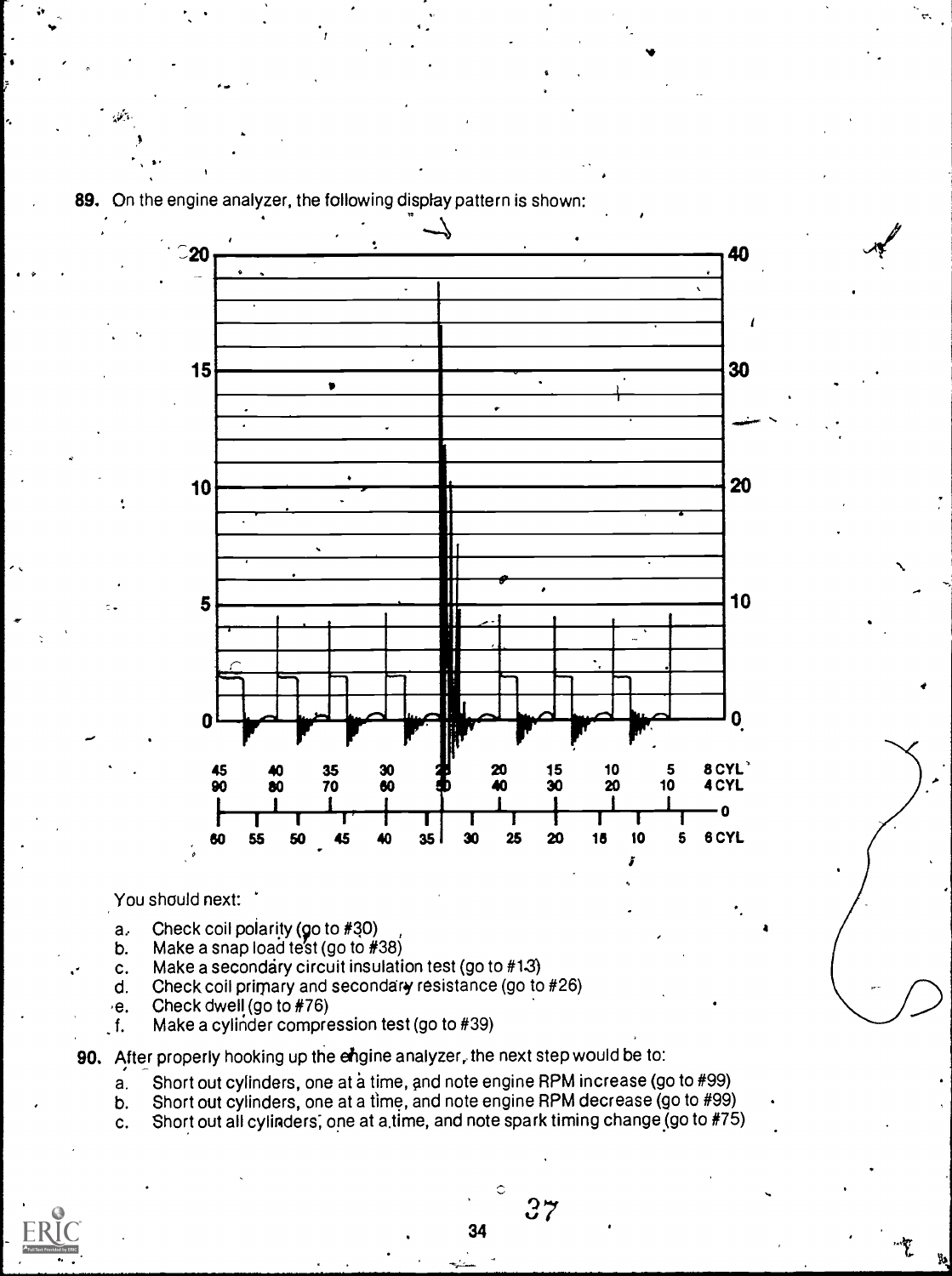91. In order to perform the wet compression test procedure, you need to:

- a. Squirt about 2 ounces of water into a cylinder, and then take the compression reading (go to  $\frac{440}{7}$
- #40)<br>b. Squirt about 2 ounces of gasoline into a cylinder, and then take the compression reading (go
- to #75)<br>c. Squirt about 2 ounces of motor oil into a cylinder, and then take the compression reading (go
- to #35) d. Squirt about 2 ounces of solvent into a cylinder, andthen take the compression reading (go to #102)
- 92. After replacing the secondary wiring, you should:
	- a. Check cylinder power balance (go to  $#107$ )<br>b. Crank the engine (go to  $#12$ )
	- b. Crank the engine.(go to #12)
	- c. Check distributor cap and rotor (go to #17)
	- d.  $\cdot$  Check contact point dwell (go to #76)
	- e. Check condition of all spark plugs (go to #73)<br>f. Check ignition spark timing (go to #65)
	- Check ignition spark timing (go to #65)
	- g. Check engine operation with scope (go to #114)

93. The following display pattern is shown on the engine analyzer, with the 20KV scale selected'



## You should now:

- $\cdot$  .  $\cdot$  .  $\cdot$  .  $\cdot$  .  $\cdot$  .  $\cdot$  .  $\cdot$  .  $\cdot$  .  $\cdot$  .  $\cdot$  .  $\cdot$  .  $\cdot$  .  $\cdot$  .  $\cdot$  .  $\cdot$  .  $\cdot$  .  $\cdot$  .  $\cdot$  .  $\cdot$  .  $\cdot$  .  $\cdot$  .  $\cdot$  .  $\cdot$  .  $\cdot$  .  $\cdot$  .  $\cdot$  .  $\cdot$  .  $\cdot$  .  $\cdot$  .  $\cdot$  .  $\cdot$  .  $\cdot$ a. Replace the spark plug to the #6 cylinder (go to #102)  $\frac{1}{2}$  ,  $\frac{1}{2}$  ,  $\frac{1}{2}$
- a. Replace the spark plug to the  $\#6$  cylinder (go to  $\#102$ ) b. Replace the spark plug wire to the  $\#6$  cylinder (go to  $\#3$ )
- c. Check compression in  $#6$  cylinder (go to  $#64$ )
- d. Check distributor cap and rotor (go to  $#50$ )
- e. Repeat test, grounding wire to #7 cylinder (go to #41)

3S

35

 $\bullet$  .  $\bullet$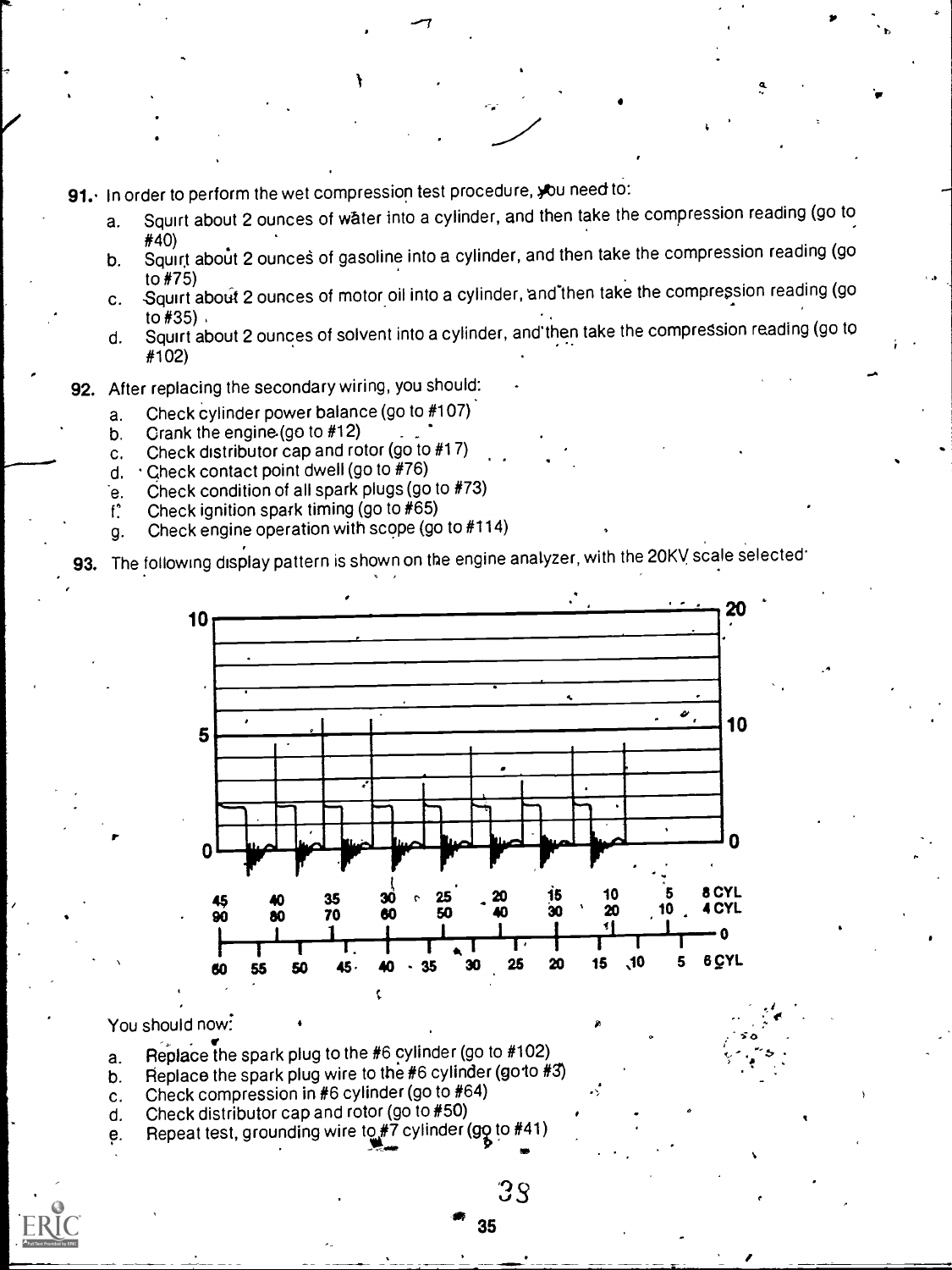- 94. When engine is cranked, contact points open and close smoothly, and spark appears between points as they open. Next you would:
	- a: Aeplace the points because they are arcing (go to  $#44$ )
	- b.  $\ell$  Increase the point gap (go to #109)
	- c. Check point dwell (go to #76)

'op

- d. Check the distributor cap and rotor for cracks (go to #50)
- e. InspeCt the secondary wiring (go to,#82)
- 95. Which of the following test procedures could pinpoint the problem as intake valves, exhaust valves, or both?  $\ge$

N

 $\mathcal{J}^{(1)}$  and  $\mathcal{J}^{(2)}$ 

 $\mathcal{A}$ 

- a. A spark plug firing voltage test (go to #75)
- b. A dry compression test (go to  $\#102$ )
- c. A cylinder power balance test (go to #40)<br>d. A cylinder leakage test (go to #47)
- A cylinder leakage test  $(go to #47)$
- 96. Manufacturer's specifications for ignition spark timing are 7 1/2° BTDC at specified RPM. Actual timing is pictured below:



### You would now

- a. Advance the spark timing (go to  $#3$ )
- b, Retard the spark timing (go to #102)
- c. Hook up the engine analyzer (go to  $#20$ )
- d. Adjust contact point dwell (go to  $#75$ )
- e. Perform a cylinder power balance test (go to #74).
- 97. After removing spark plug wire and the #1 spark plug, you note that the firing tip of the plug is covered with a thin, gray coating. The ground and side electrodes look okay. Now you would.  $\bullet$ 
	- a. Select a set of plugs of higher heat range for the car (go to  $#84$ )
	- b. Select a set of plads of lower heat range for the car (go to  $#54$ )
	- c. -Check the condition of the remaining spark plugs (go to #73)
	- d. Install the plug, and check the contact points (go to  $#66$ )
- **98.** Before cranking the engine for the compression test, you should:
	- a. Remove the air cleaner and block the throttle wide open (go to  $#72$ )
	- b. Remove the air cleaner and block the throttle shut (go to  $#75$ )
	- c. Remove the air cleaner and plock the automatic choke shut (go to #64)<br>d. Remove the air cleaner and block the transmission throttle linkage (go t
	- Remove the air cleaner and block the transmission throttle linkage (go to  $#3$ )

<sup>36</sup> 39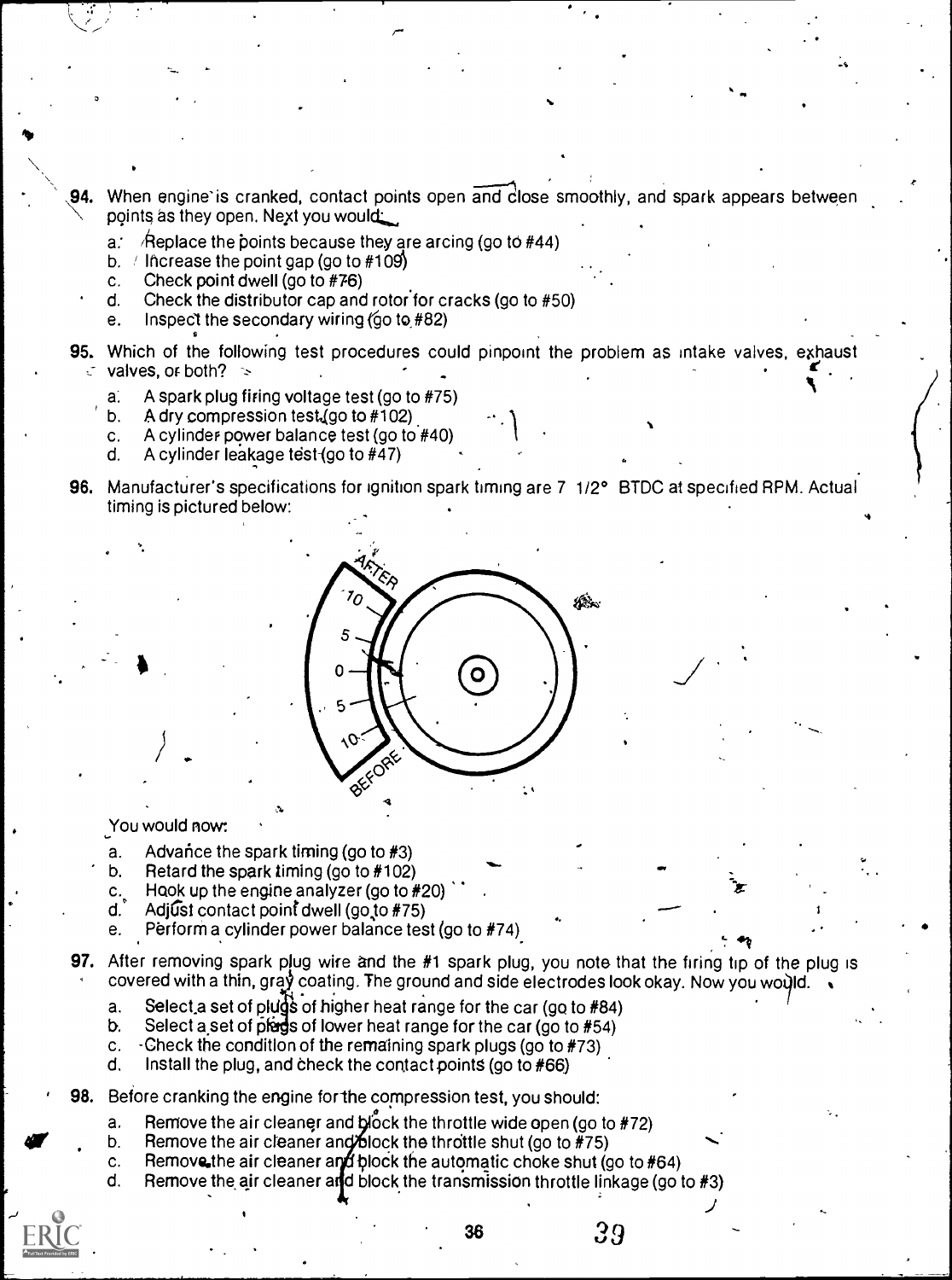99. Results of cylinder power balance test (at 800 RPM idle) are:

| <b>CYLINDER</b> | $\overline{\phantom{a}}$ |      |     |                 |     | المولي المنابعة | $\sim$ |     |  |
|-----------------|--------------------------|------|-----|-----------------|-----|-----------------|--------|-----|--|
| <b>LOW RPM</b>  | 750                      | 720. | 780 | $780^{\degree}$ | 720 | 740             | .780   | 750 |  |

You would next:

a. Check condition of all spark plugs (go to  $#15$ )<br>b. Stop: the engine is operating well (go to  $#102$ )

b. Stop: the engine is operating well (go to  $#102$ ) c. Perform a cylinder compression test (go to  $#1$ 

Perform a cylinder compression test (go to #110)

0

d. Tell the customer that his/her car needs an engine overhaul (go to  $#47$ )<br>e. Perform a cylinder leakage test (go to #3)

Perform a cylinder leakage test (go to #3)

100. On the engine analyzer, you obtain the following secondary display pattern.



, You would now:

a. Remove plug wire  $#2$ , and repeat test (go to  $#16$ )

b. Remove plug wire #3, and repeat test (go to #36),,

c. Remove plug wire  $#6$ , and repeat test (go to  $#93$ )

d. Remove plug wire #7, and repeat test (go to #41):

**101.** Battery case, terminals, and clamps are now clean, and clamps are tight. You should now  $\cdot$  $\mathcal{B}$ 

a: Check battery capacity (go to #77)

- b. Crank the engine (go to #29)
- c. Check cylinder compression (go to #39)<br>d. Flook up engine analyzer (go to #20)
- $\hat{H}$ ook up engine analyzer (go to  $\#20$ )
- e. Check for battery drain (go to #56)
- f. Check the secondary wiring (go to #82)

37  $40$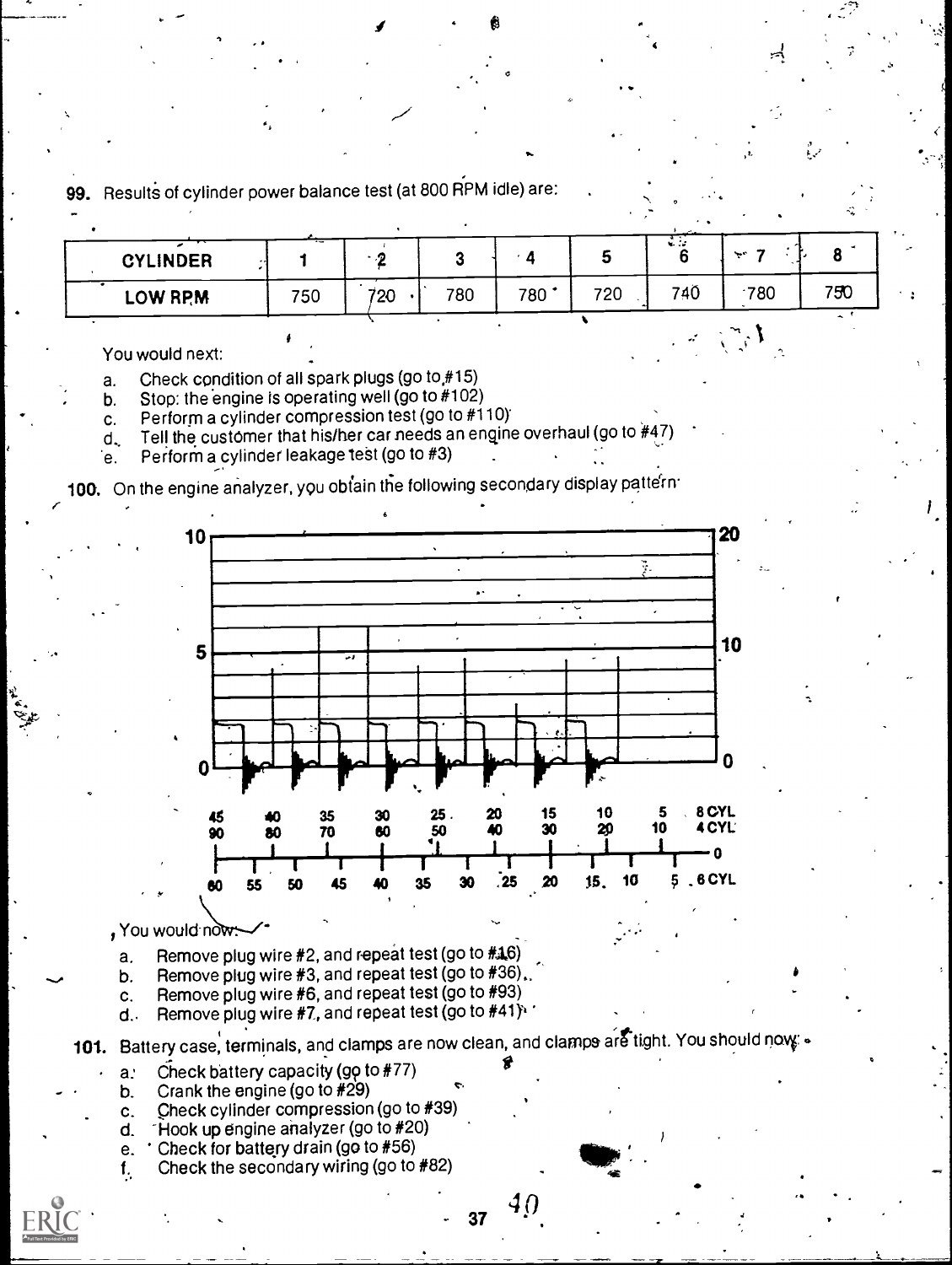$12.$  , Which of the following tests could quickly help you detect whether a problem exists in the primary **ignition circuit?** 

4

.,,

 $41$   $\ldots$ 

 $\cdot$  , .

 $\left| \sqrt{\left| \mathcal{L} \right|_{\text{max}} } \right|$ 

9

 $\mathbf{r}$ 

- a. Spark intensity test at the coil (go to  $#115$ )
- Cylinder power balance test (go to #115), b.
- c. Spark plug firing voltage test (go to  $#115$ )
- d. Secondary circuit insulation test (go to  $#115$ )
- e.  $\sqrt{C}$ Vlinder-leakage test (go to #115).

...

Y

 $\bullet$  /

- f. Check of ignition spark timing (go to  $#115$ )
- 103. Resistance of spark plug wires to cylinders #3 and #4 is variable, depending on how the wires are twisted. You would now:
	- $a.$  Reinstall the spark plug wires, and check the spark plugs (go to #102)
	- b. Check the remaining secondary wiring (go to  $#31$ )
	- c. Replace the spark plug wires to cylinders  $#3$  and  $#4$  (go to  $#113$ )
	- d. Inspect the distributor cap and rotor (go to  $#64$ )
- 104. The simplest method for ensuring that pistons in other cylinders (after testing #1 cylinder) are proper position is:
	- a. To use the air whistle for each remaining cylinder (go to #52)<br>b. To refer to the TDC indication indicator position (go to #52)
	-
	- c. To refer to the timing marks on or near the harmonic balancer (go to  $#52$ )
	- d. To measure piston position with a screwdriver blade (go to  $#52$ )

105. After removing #7 spark plug, you note that the plug is badly fouled. You would now

- a. Replace the spark plug with a new one of the same heat range (go to #84)
- b. Check the condition of all spark plugs (go to #73)
- c. Clean the old spark plug, gap it, and reinstall it (go to  $#84$ )<br>d<sup>"</sup> Install a new plug of higher heat range (go to  $#84$ )
- Install a new plug of higher heat range (go to  $#84)$

106. After replacing the spark plug wire to the #3 cylinder, you would:

- $\overline{a}$ . Repeat the test on #2 cylinder (go to #40)<br>b<sup>\*</sup>. Repeat the test on #4 cylinder (go to #68)
- Repeat the test on  $#4$  cylinder (go to  $#68$ )
- c. Repeat the test on  $#7$  cylinder (go to  $#41$ )
- d. Check the distributor cap and fotor (go to  $#50$ )

**107.** The cylinder power balance test is most easily performed by using:

- a. The engine analyzer (go to  $#90$ )
- b.  $\overrightarrow{A}$  timing light and dwell meter (go to  $\sharp 3$ )
- C. A portable tachometer and spark plug hookup adapters (go to #99)
- $-d.$  A portable compression gauge (go to  $#102$ )
- 108. After removing coil secondarydead from distributor cap, you would:
	- a. Select a secondary superimposed pattern on the analyzer (go to #42)
	- b. Select a secondary display pattern on the analyzer (go to #25)
	- $\epsilon$ . Select a secondary raster pattern on the analyzer (go to #46)  $\cdot$
- **109.** Increasing the ignition contact point gap also serves to:  $\bigg/$ 
	- a. Advance the spark timing (go to  $#40$ )

 $\mathcal{F}$ , see the set of  $\mathcal{F}$ 

b. Retard the spark timing  $(g \circ t \circ #40)$ 

 $\overline{4}$   $\overline{1}$ 

- $\zeta$ . Increase spark plug firing voltage (go to  $\#40$ )
- Decrease spark plug firing voltage (go to #40)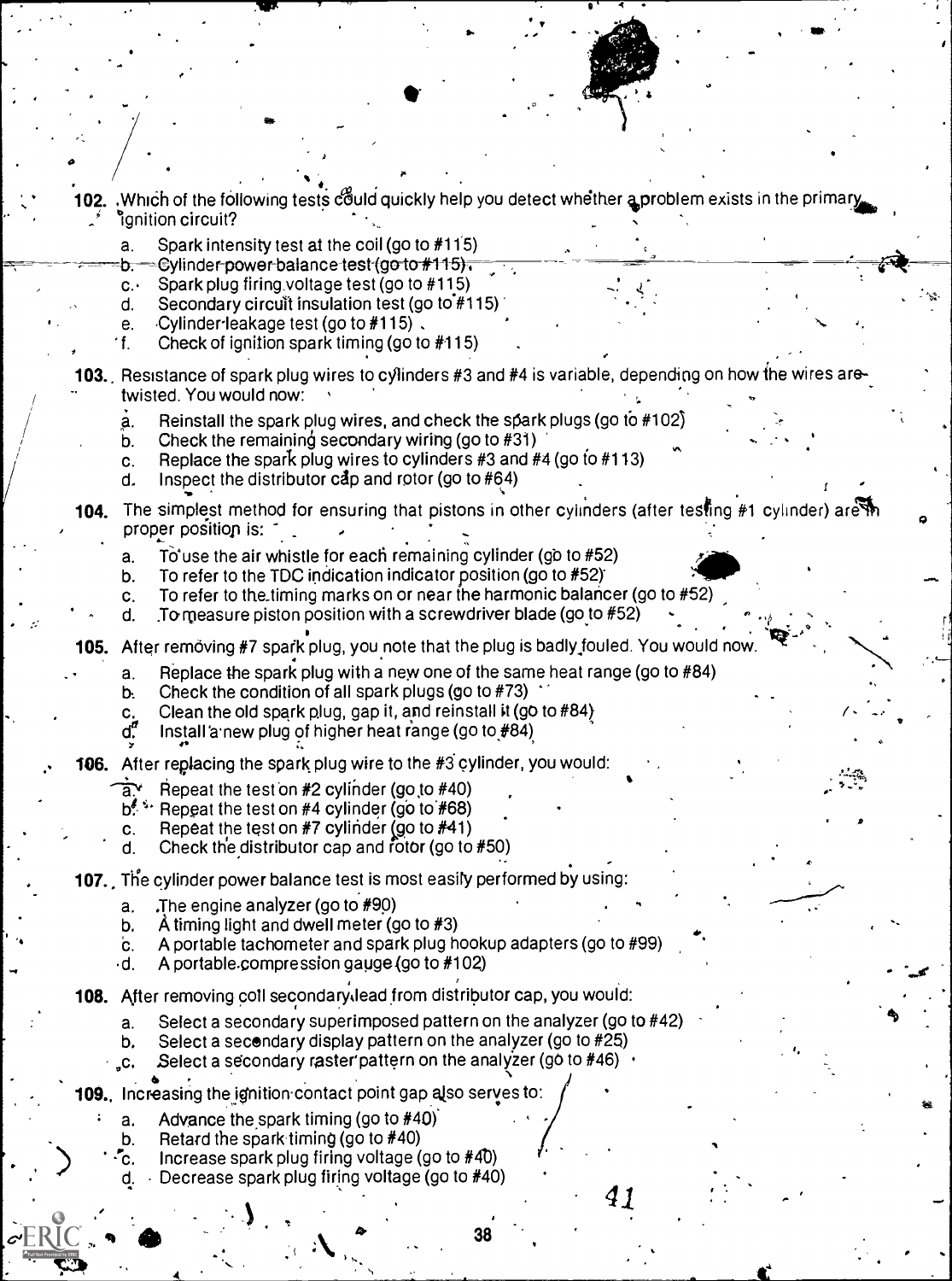110. Before cranking the engine for a cylinder compression test, you should make sure that:

 $\bullet$ 

39

 $42$  and  $42$ 

in the second control of the second second control in the second second control in the second second second second second second second second second second second second second second second second second second second se

S

A

- a. The  $#1$  cylinder is at TDC (go to  $#75$ )
- b. All spark plugs are removed (go to #62)<br>c. Throttle valve is blocked shut (go to #40)
- <u>c.</u>
- Fuel pump line is disconnected (go to #115)  $d.$
- $e \,$  Air cleaner is installed to prevent backfire (go to #64)
- 111. Before you install the compression gauge, or crank the engine, you would next:
	- a. Test the condenser (go to #98)

re de la provincia de

- b. Check spark timing (go to #98)
- c. Check contact point dwell (go to #98)
- d. Disable the ignition system (go to  $#98$ )
- 112. Arter replacing the spark plug wires, you would'next:
	- a. Check condition of all spark plugs (go to #73)
	- b. Check contact point dwell (go to #76)
	- c. Check distributor cap and rotor (go to #17)<br>d. Check cylinder power balance (go to #107)
	- Check cylinder power balance (go to #107)
	- e. Check engine operation with scope (go to #114)
- 113. After replacing the spark plug wires, you should next:
	- `à. Check, cylinder power balance (go to #107)
	- b. Crank the engine (go to #12)

. e

- c. Check distributor cap and rotor (go to #17)
- d. Check contact point dwell (go to #49)
- Check condition of all spark plugs (go to  $#15$ )